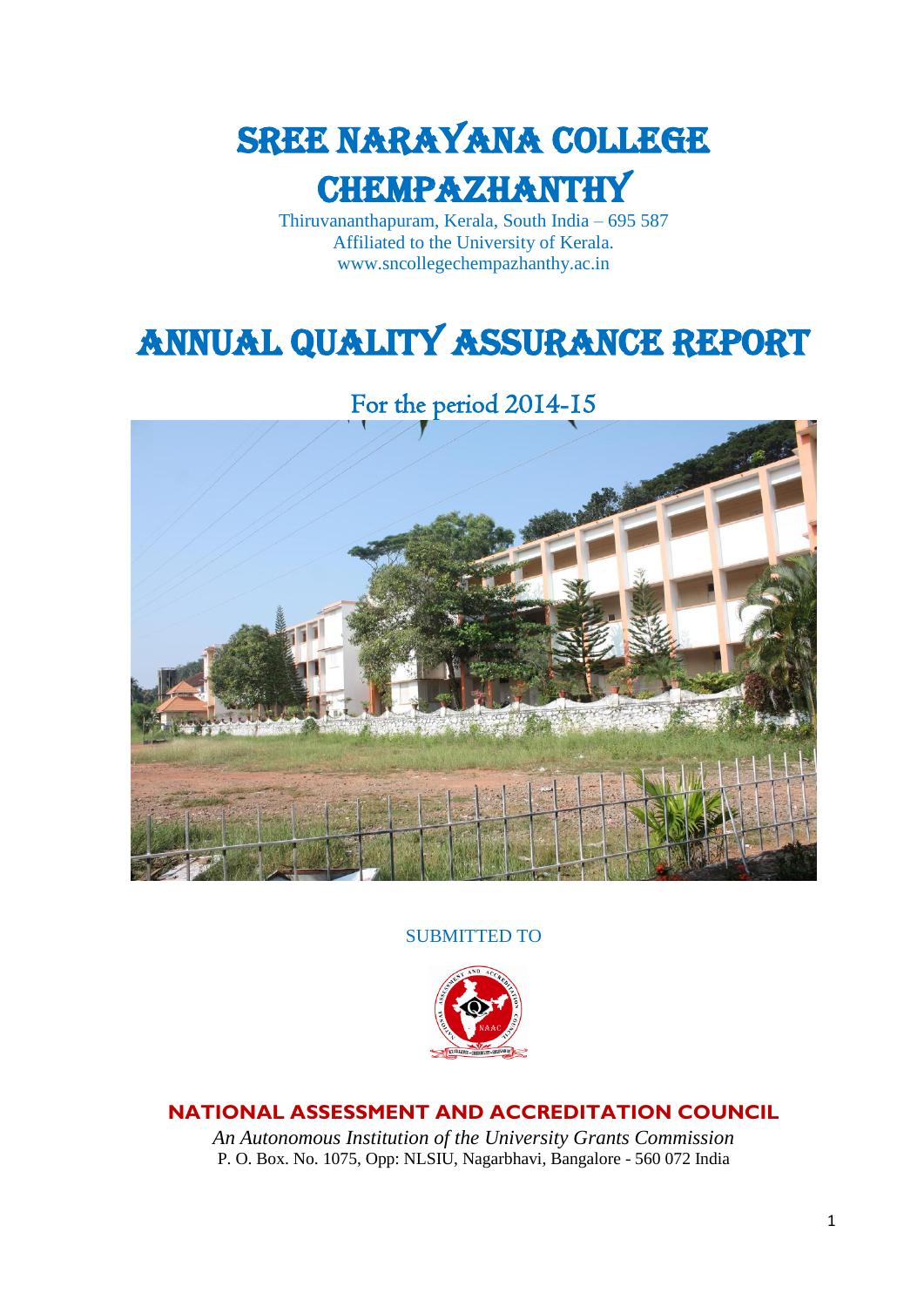# *Contents*

| $Part - A$                                               |                                           |
|----------------------------------------------------------|-------------------------------------------|
| 1. Details of the Institution                            | $\ldots$ 3                                |
| 2. IQAC Composition and Activities                       | $\overline{\mathbf{5}}$<br><b>Section</b> |
| $Part - B$                                               |                                           |
| 3. Criterion – I: Curricular Aspects                     |                                           |
| 4. Criterion – II: Teaching, Learning and Evaluation     | $\ldots$ 10                               |
| 5. Criterion – III: Research, Consultancy and Extension  | $\sim$ 13                                 |
| 6. Criterion – IV: Infrastructure and Learning Resources | $\ldots$ 16                               |
| 7. Criterion – V: Student Support and Progression        | 18                                        |
| 8. Criterion – VI: Governance, Leadership and Management | 21                                        |
| 9. Criterion – VII: Innovations and Best Practices       | $\cdots$ 25                               |
| Annexure – I Academic Calendar                           | $\ldots$ 26                               |
| Annexure – II Analysis of Feedback from all Stakeholders | 32                                        |
| Annexure – III Best Practice of the Institution          | . 33                                      |
|                                                          |                                           |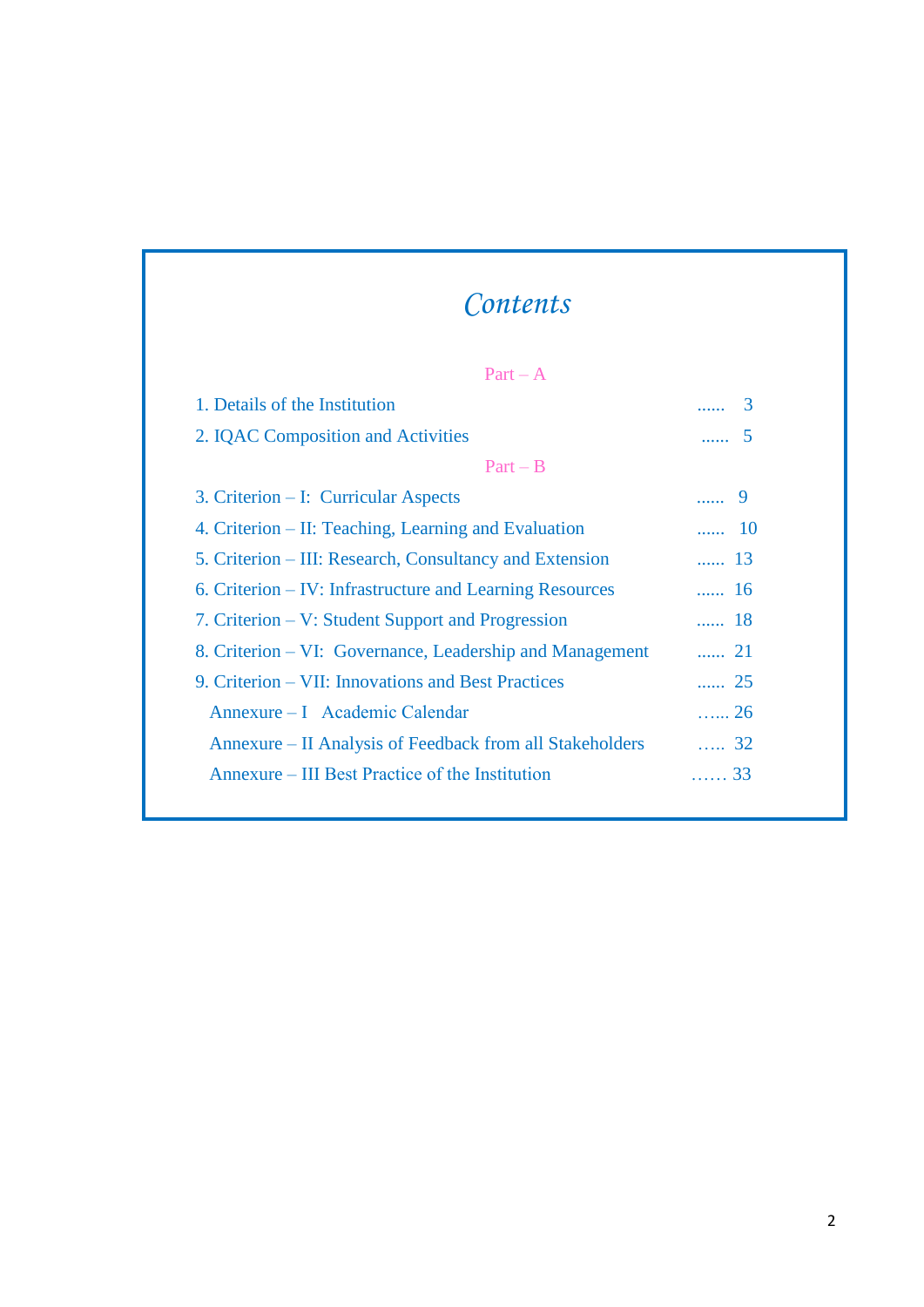# **The Annual Quality Assurance Report (AQAR) of the IQAC for the period 2014-15**

### Part – A

### **1. Details of the Institution**

| 1.1 Name of the Institution          | <b>SREE NARAYANA COLLEGE CHEMPAZHANTHY</b>     |
|--------------------------------------|------------------------------------------------|
| 1.2 Address Line 1                   | <b>CHEMPAZHANTHY</b>                           |
| Address Line 2                       | <b>CHEMPAZHANTHY P.O</b>                       |
| City/Town                            | <b>THIRUVANANTHAPURAM</b>                      |
| <b>State</b>                         | <b>KERALA</b>                                  |
| Pin Code                             | 695587                                         |
| Institution e-mail address           | snc.org@gmail.com                              |
| Contact Nos.                         | 0471-2592077, 2596629                          |
| Name of the Head of the Institution: | Dr.L.Thulaseedharan                            |
| Tel. No. with STD Code:              | 0471-2592077                                   |
| Mobile:                              | 9447018995                                     |
| Name of the IQAC Co-ordinator:       | <b>Dr.REENA RAVINDRAN</b>                      |
| Mobile:                              | 9349321464                                     |
| IQAC e-mail address:                 | iqac.snctvm@gmail.com<br>sncaqar2014@gmail.com |
| 1.3 NAAC Track ID                    | <b>KLCOGN 11324</b>                            |

### 1.4 Website address: **www.sncollegechempazhanthy.ac.in**

 Web-link of the AQAR: http://www.sncollegechempazhanthy.ac.in/AQAR201415.doc

1.5 Accreditation Details

|  | CGPA<br>Sl. No.<br>Grade<br>Cvcle | Year of | Validity |               |         |
|--|-----------------------------------|---------|----------|---------------|---------|
|  |                                   |         |          | Accreditation | Period  |
|  | $1st$ Cycle                       | B+      | 78.90    | 2004          | 5 years |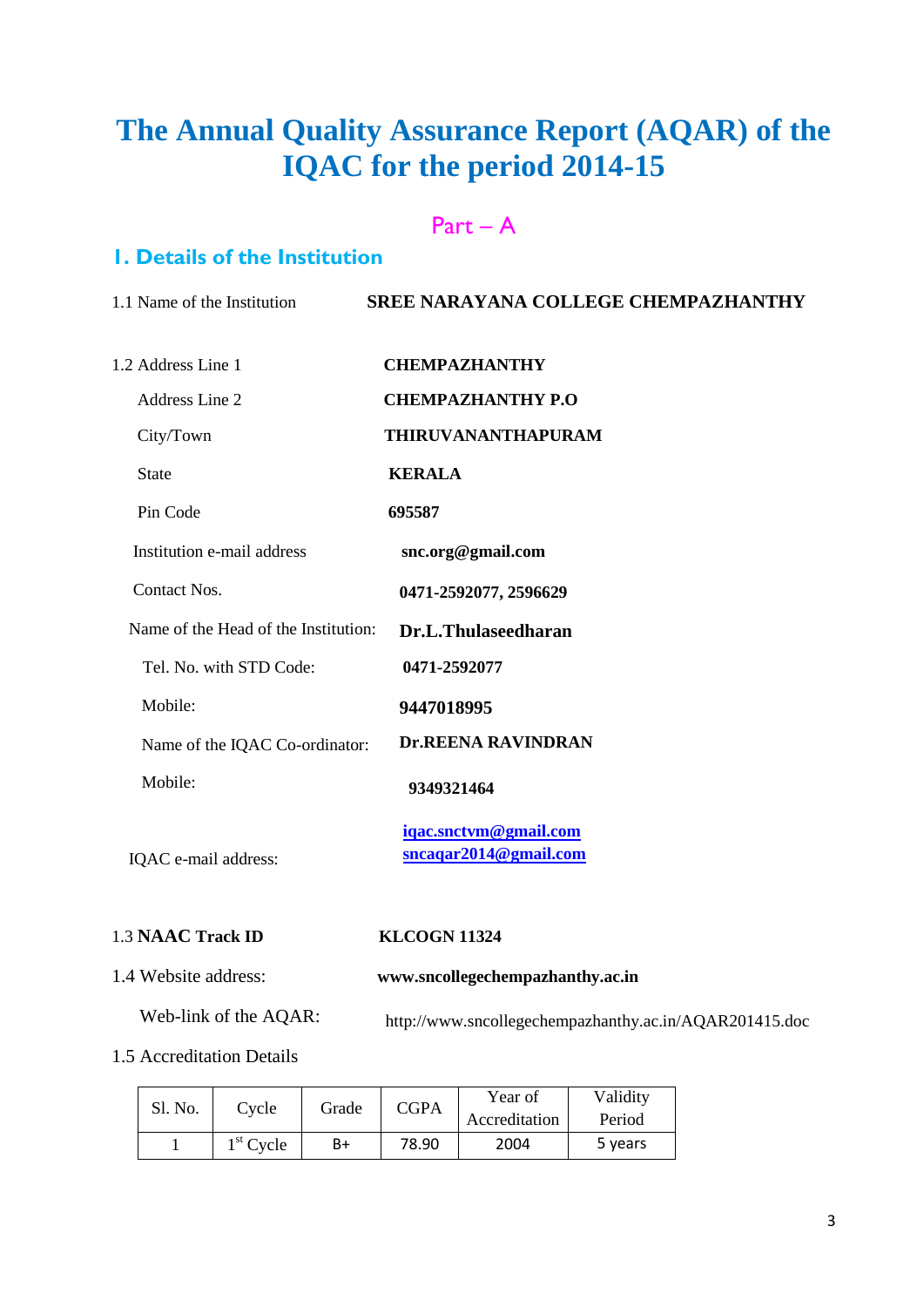| 1.6 Date of Establishment of IQAC : | 02/07/2002 |
|-------------------------------------|------------|
| 1.7 AQAR for the year               | 2014-15    |

#### 1.8 **Details of the previous year's AQAR submitted to NAAC after the latest Assessment and Accreditation by NAAC**

| i. AQAR $2013 - 14$ submitted on $09/12/2014$  |  |
|------------------------------------------------|--|
| ii. AQAR $2012 - 13$ submitted on $05/05/2014$ |  |
| iii. $AQAR$ 2011 – 12 submitted on 29/12/2012  |  |
| iv. AQAR $2010 - 11$ submitted on $29/12/2012$ |  |

#### **1.9 Institutional Status**

 $\overline{\phantom{a}}$ 

| University                                       | Central<br>Deemed<br>State<br>Private                                                                                   |
|--------------------------------------------------|-------------------------------------------------------------------------------------------------------------------------|
| <b>Affiliated College</b>                        | Yes<br>No                                                                                                               |
| <b>Constituent College</b>                       | Yes<br>N <sub>0</sub>                                                                                                   |
| Autonomous college of UGC                        | Yes<br>N <sub>0</sub>                                                                                                   |
| Regulatory Agency approved Institution           | Yes<br>N <sub>o</sub>                                                                                                   |
| (eg. AICTE, BCI, MCI, PCI, NCI)                  |                                                                                                                         |
| Type of Institution<br>Co-education              | Women<br>Men                                                                                                            |
| Urban<br><b>Financial Status</b><br>Grant-in-aid | Tribal<br>Rural<br>UGC 12B $\checkmark$<br>UGC 2(f)<br>Grant-in-aid $+$ Self Financing<br><b>Totally Self-financing</b> |
| 1.10 Type of Faculty/Programme                   |                                                                                                                         |
| Arts<br>Science                                  | PEI (Phys Edu)<br>Commerce<br>Law                                                                                       |
| Engineering<br>$TEI$ (Edu)                       | <b>Health Science</b><br>Management                                                                                     |
| Others (Specify)                                 |                                                                                                                         |
|                                                  |                                                                                                                         |

1.11 **Name of the Affiliating University**

 **University of Kerala**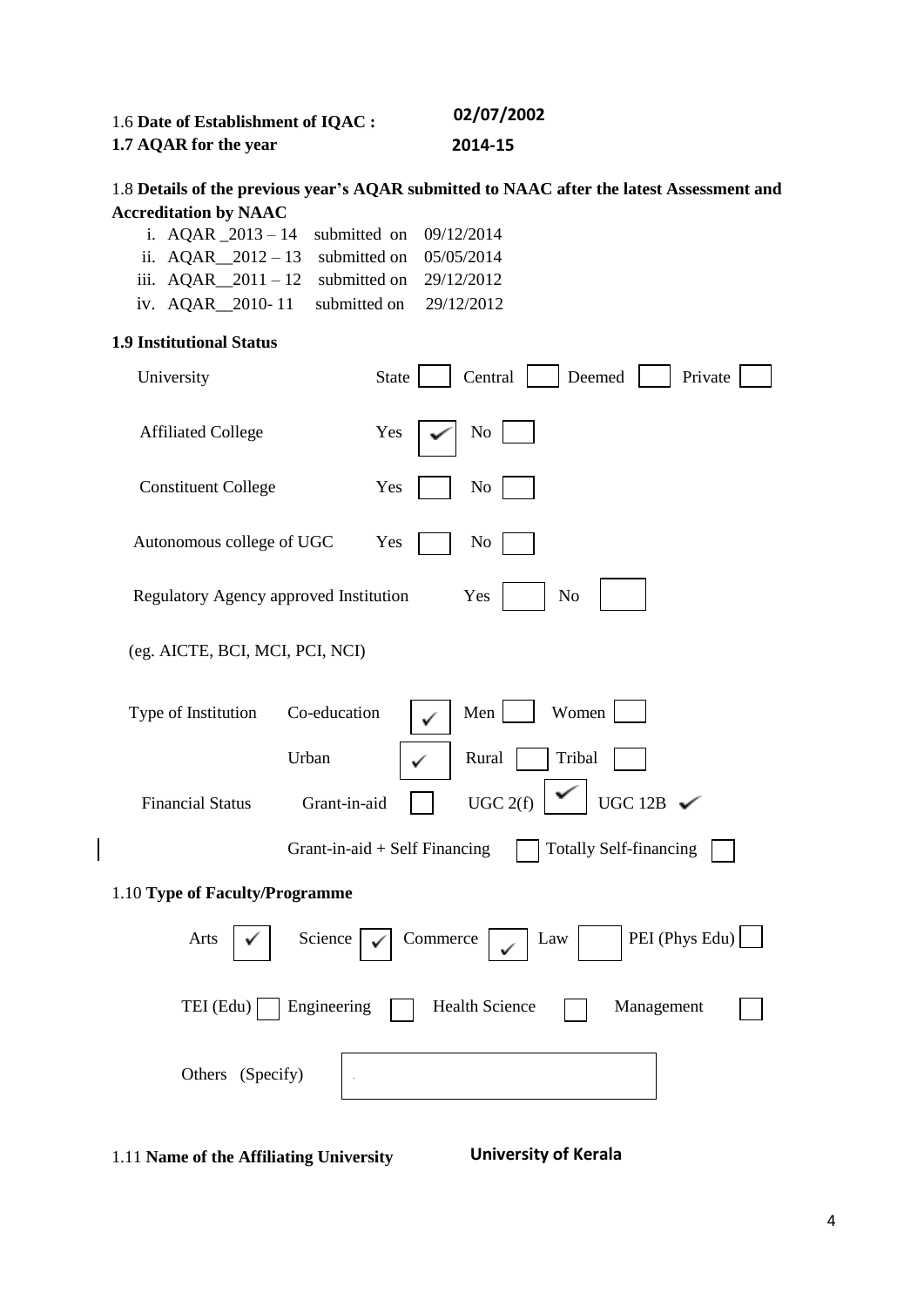### 1.12 **Special status conferred by Central/ State Government**-- UGC/CSIR/DST/DBT/ICMR etc

| Autonomy by State/Central Govt. / University |                     |                              |
|----------------------------------------------|---------------------|------------------------------|
| University with Potential for Excellence     | <b>UGC-CPE</b>      |                              |
| <b>DST Star Scheme</b>                       | <b>UGC-CE</b>       |                              |
| <b>UGC-Special Assistance Programme</b>      | <b>DST-FIST</b>     | For the Dept of<br>Chemistry |
| UGC-Innovative PG programmes                 | Any other (Specify) |                              |
| <b>UGC-COP Programmes</b>                    |                     |                              |

# **2. IQAC Composition and Activities**

| 2.1 No. of Teachers                       | 5+1 (Coordinator) |
|-------------------------------------------|-------------------|
| 2.2 No. of Administrative/Technical staff | 1                 |
| 2.3 No. of students                       | 3                 |
| 2.4 No. of Management representatives     | 1                 |
| 2.5 No. of Alumni                         |                   |
| 2.6 No. of any other stakeholder and      | $\mathbf{1}$      |
| community representatives                 |                   |
| 2.7 No. of Employers/ Industrialists      |                   |
|                                           |                   |
| 2.8 No. of other External Experts         | $\overline{2}$    |
| 2.9 Total No. of members                  | 14                |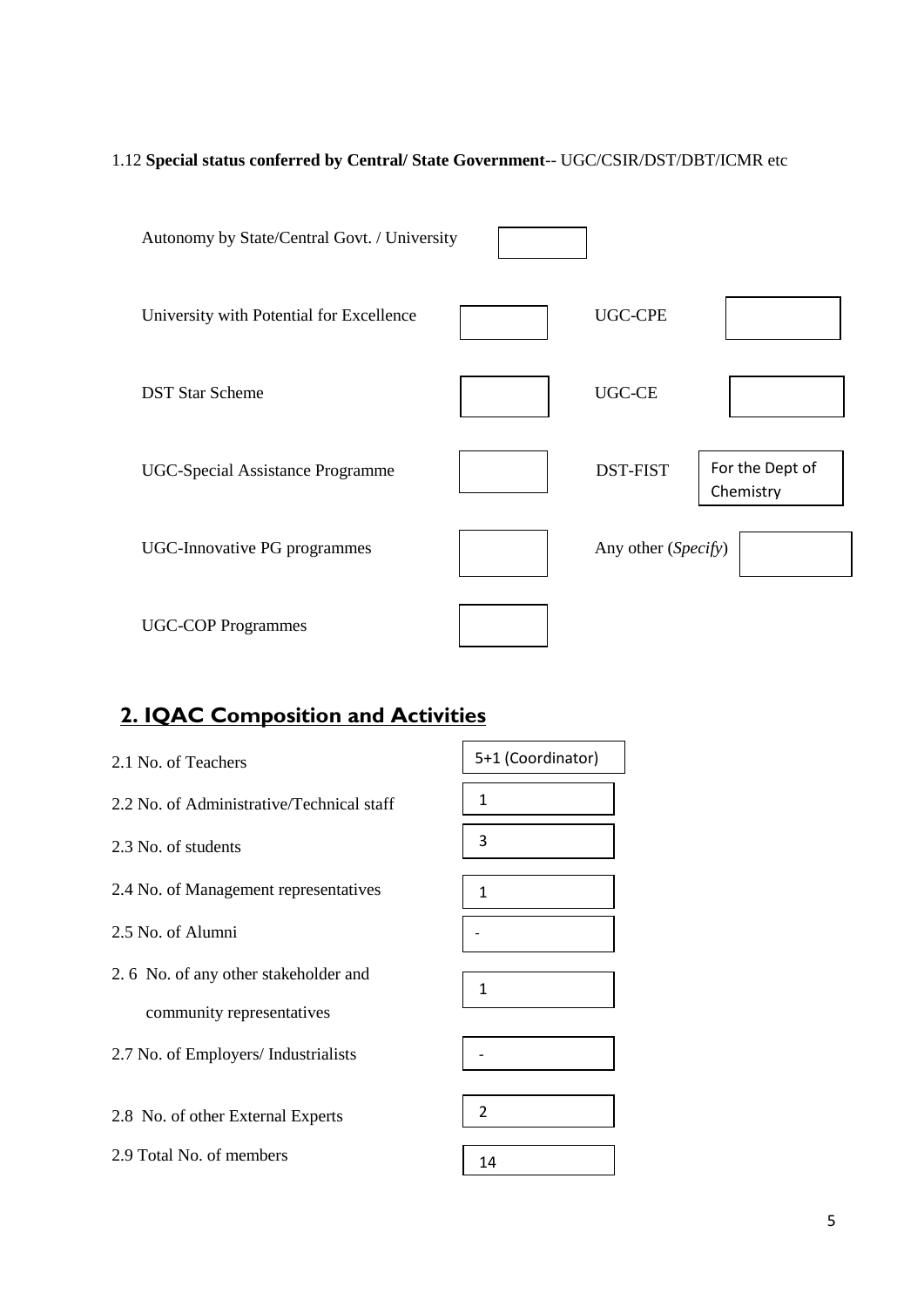| 2.10 No. of IQAC meetings held                                                             | 6                                                                                                                           |
|--------------------------------------------------------------------------------------------|-----------------------------------------------------------------------------------------------------------------------------|
| 2.11 No. of meetings with various stakeholders:                                            | 3<br>6<br>Faculty<br>No.                                                                                                    |
| Non-Teaching Staff /Students<br>$\overline{2}$                                             | Alumni<br>Others<br>1                                                                                                       |
| 2.12 Has IQAC received any funding from UGC during the year?<br>If yes, mention the amount | Yes<br>N <sub>0</sub><br>Rs 3.0 lakhs                                                                                       |
| 2.13 Seminars and Conferences (only quality related)                                       |                                                                                                                             |
| (i) No. of Seminars/Conferences/ Workshops/Symposia organized by the IQAC                  |                                                                                                                             |
| Total Nos.<br>International<br>$\overline{2}$                                              | <b>Institution Level</b><br>National<br>State<br>2                                                                          |
| (ii) Themes<br>for teaching Staff.                                                         | 'Preparations for NAAC re-accreditation' - Orientation class<br>'Service Rules' - Orientation class for Non-teaching staff. |
| 2.14 Significant Activities and contributions made by IQAC                                 |                                                                                                                             |

- Initiated 'Walk with a Scholar Program' of Higher Education Department.
- Several new programs were initiated under 'New Initiatives of IQAC', like "Puzzle a Day contest".
- Moral education classes were conducted.
- Felicitated medal winners of National Games.
- Orientation class was arranged for teaching and non-teaching staff.
- Social Extension activities like 'Well Water Analysis' of neighbourhood was carried out.
- A class on 'Mushroom Cultivation' was arranged for Kudumbasree

### **2.15 Plan of Action by IQAC/Outcome**

 The plan of action chalked out by the IQAC in the beginning of the year towards quality enhancement and the outcome achieved by the end of the year \*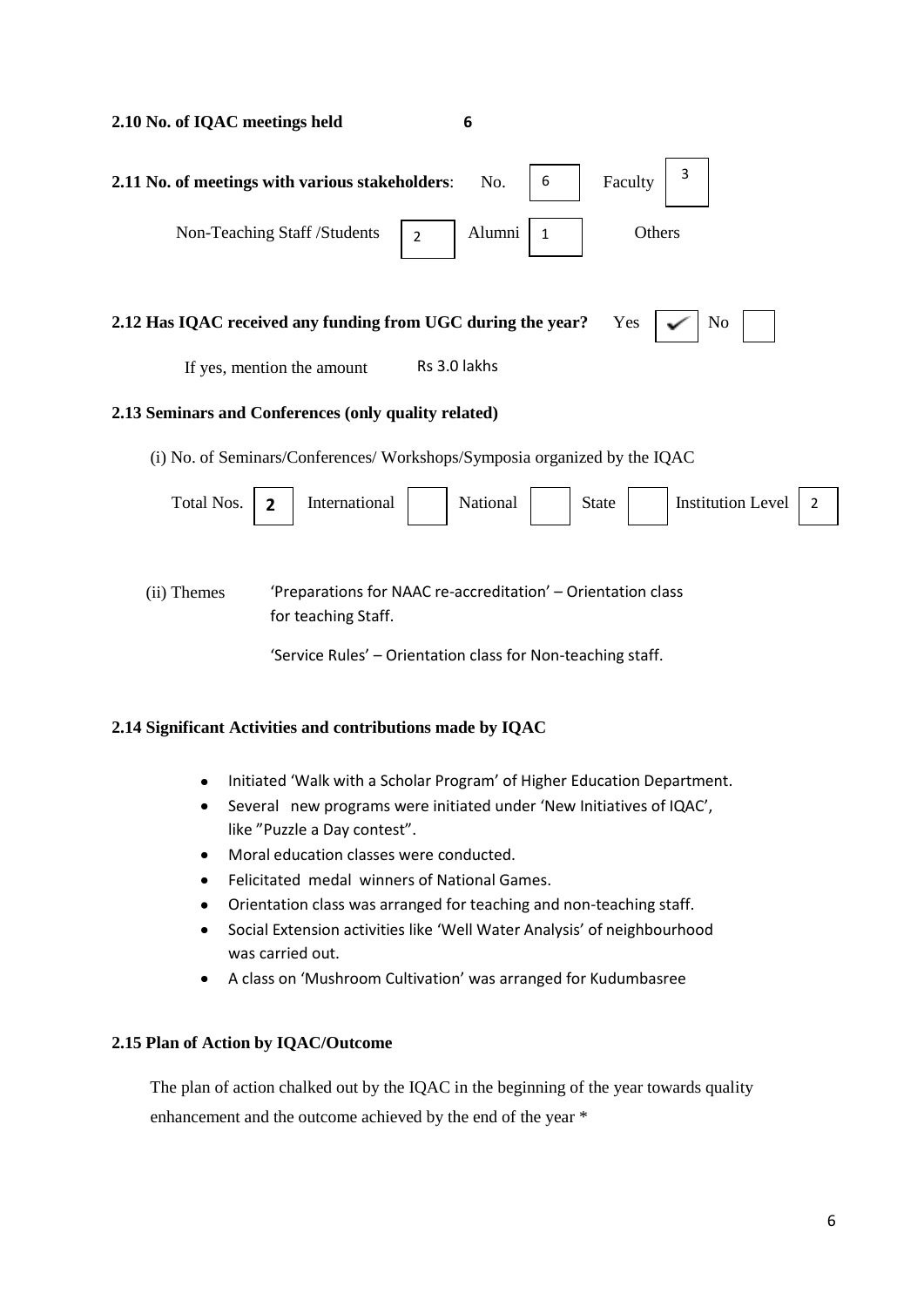| Plan of Action                      | Achievements                                          |
|-------------------------------------|-------------------------------------------------------|
| 1. To arrange orientation classes   | Know your College- An orientation session for 1st     |
| for students, teachers and non-     | year students was conducted in July.                  |
| teachers.                           |                                                       |
|                                     | Dr S.V Sudheer, Director, ASC took a class for        |
|                                     | teachers regarding NAAC reaccreditation.              |
|                                     | Sri Vijayakumar, SO, Finance Wing, UoK gave an        |
|                                     | orientation to non-teaching staff on Service Rules.   |
|                                     |                                                       |
|                                     |                                                       |
| 2. Celebrate Golden Jubilee year of | Golden Jubilee was celebrated with pomp & glory.      |
| College                             | All stakeholders participated.                        |
| 3. Organising Exhibitions           | Exhibitions were arranged by depts. of Chemistry,     |
|                                     | Geology, Zoology, Botany, Economics & Physics.        |
|                                     |                                                       |
| 4. Organising                       | UGC sponsored seminars were organised by              |
| Seminars/Workshops                  | History, English, Sociology, Statistics.              |
|                                     | Seminars & workshop was organised by depts. of        |
|                                     | Botany, Commerce, Maths, Malayalam & Hindi.           |
|                                     | The seminar series "Spectrum " was organised with     |
|                                     | more participation by all.                            |
|                                     | All depts. actively participated in various extension |
|                                     | activities related to their curriculam.               |
| 5. Encouraging extension activity   |                                                       |
| 6. Teacher participation in         | Participation: International 8, National 16, State 7  |
| seminars /workshops in other        | Presentations: International 4, National 10, State 3  |
| institutions.                       |                                                       |
|                                     | As Resource Person: National 1, State 2               |
| 7. Internal Examination & result    | All exams were conducted and results announced as     |
| publication as per schedule         | per schedule.                                         |
|                                     |                                                       |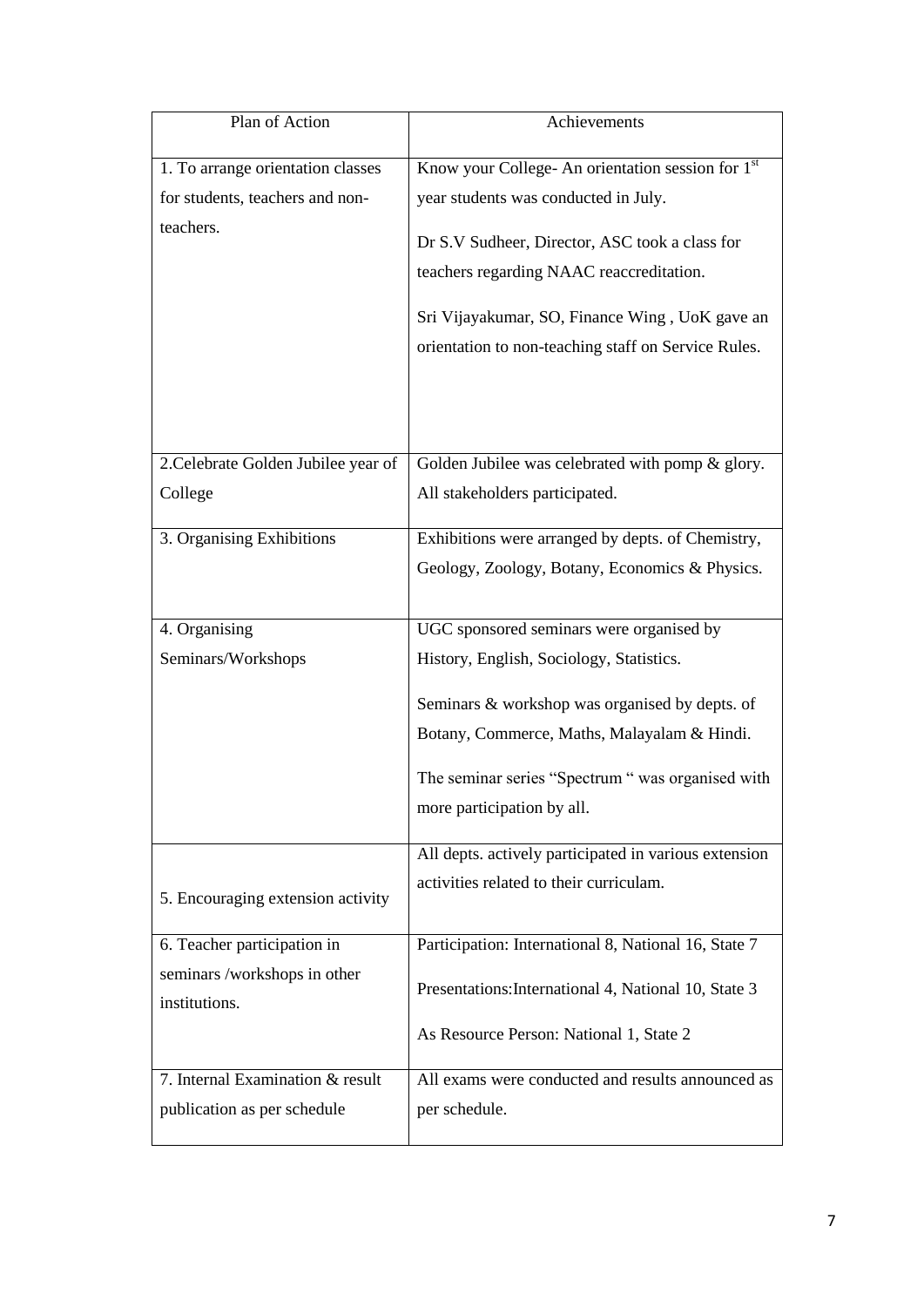| 9. To call PTA/alumni meetings                                | PTA meetings were called in all semesters.                                                                      |
|---------------------------------------------------------------|-----------------------------------------------------------------------------------------------------------------|
| 10. Upgrade the facilities in the<br>library and departments. | New computers installed in all departments. New<br>book shelves purchased in general library and<br>departments |

 *\* Attach the Academic Calendar of the year as Annexure.*

#### 2.15 **Whether the AQAR was placed in statutory body** Y es  $\checkmark$  No

Management Syndicate Any other body : **College Council** 

Provide the details of the action taken

- To enhance the no: of proposals for minor/major projects.  $\bullet$
- All departments to send proposals for Seminar/workshops.  $\bullet$
- To improve infrastructural facilities in library and laboratories.
- To overcome space constraints by constructing a new block using UGC  $\bullet$ building fund.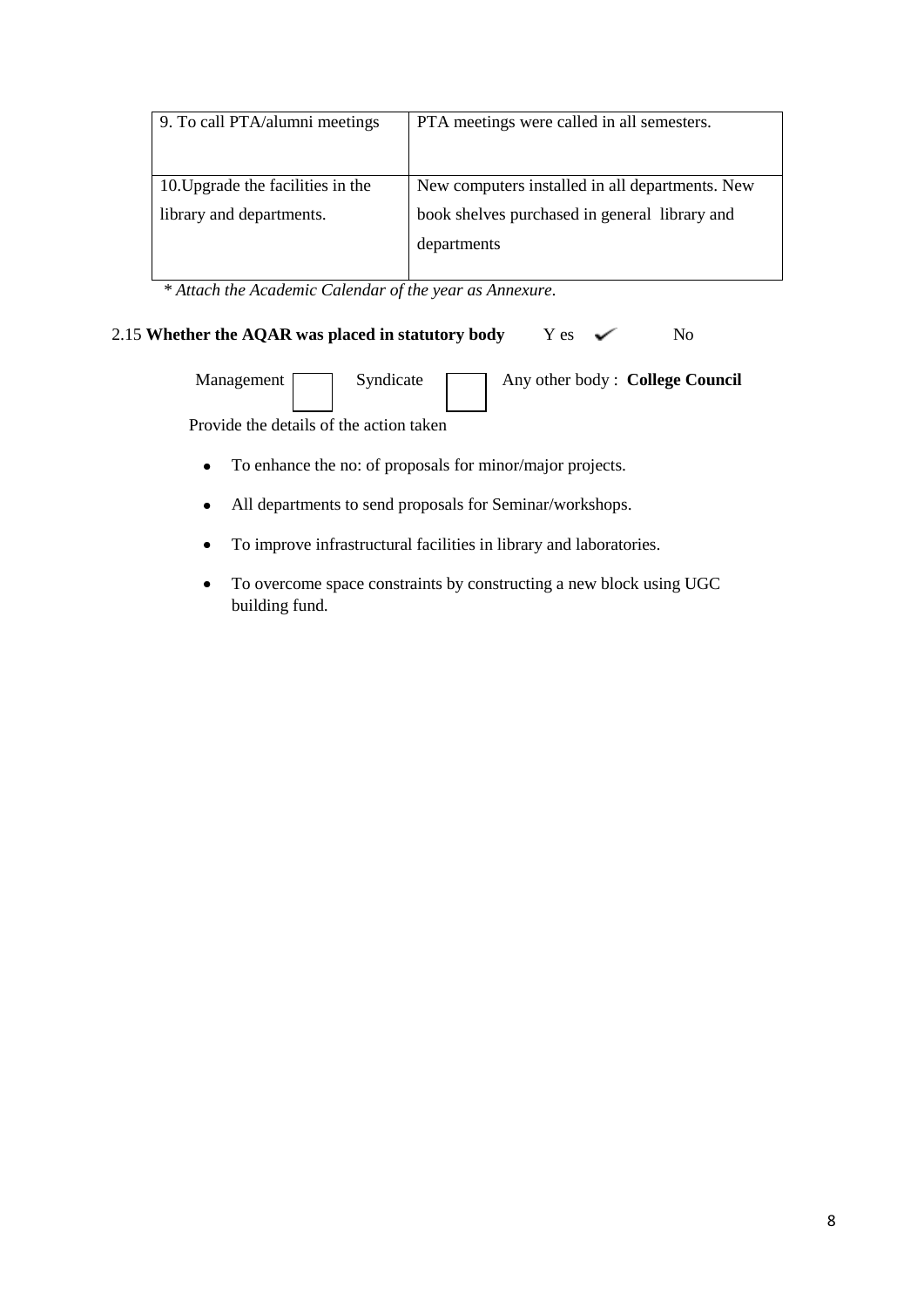### **Criterion – I**

### **1. Curricular Aspects**

| Level of the<br>Programme | Number of<br>existing<br>Programmes | Number of<br>programmes added<br>during the year | Number of<br>self-financing<br>programmes | Number of value<br>added / Career<br>Oriented<br>programmes |
|---------------------------|-------------------------------------|--------------------------------------------------|-------------------------------------------|-------------------------------------------------------------|
| PhD                       | $\overline{2}$                      |                                                  |                                           |                                                             |
| PG                        | 3                                   |                                                  |                                           |                                                             |
| <b>UG</b>                 | 13                                  |                                                  |                                           |                                                             |
| PG Diploma                | $\boldsymbol{0}$                    |                                                  |                                           |                                                             |
| <b>Advanced Diploma</b>   | $\overline{0}$                      |                                                  |                                           |                                                             |
| Diploma                   | $\mathbf{0}$                        |                                                  |                                           |                                                             |
| Certificate               | $\mathbf{0}$                        |                                                  |                                           |                                                             |
| Others                    | $\overline{0}$                      |                                                  |                                           |                                                             |
| <b>Total</b>              | $\overline{0}$                      |                                                  |                                           |                                                             |
| Interdisciplinary         | $\mathbf{0}$                        |                                                  |                                           |                                                             |
| Innovative                | $\overline{0}$                      |                                                  |                                           |                                                             |

#### 1.1 **Details about Academic Programmes**

#### 1.2 **(i) Flexibility of the Curriculum: CBCS/Core/Elective option / Open options**

**All the 13 UG courses follow Choice Based Credit & Semester System with Core and Complementary Subjects. The 5th and 6th semesters offer Open Course & Elective Course respectively.**

**All the three PG courses follow Semester System.**

(ii) Pattern of programmes:

| Pattern   | Number of programmes           |
|-----------|--------------------------------|
| Semester  | UG - 13 courses & PG-3 courses |
| Trimester |                                |
| Annual    |                                |
|           |                                |

| 1.3 Feedback from stakeholders*<br>(On all aspects) | Alumni | Parents ' | Employers                                      | Students |  |
|-----------------------------------------------------|--------|-----------|------------------------------------------------|----------|--|
| Mode of feedback                                    | Online | Manual    | $\vert$ Co-operating schools (for PEI) $\vert$ |          |  |

*\*Please provide an analysis of the feedback in the Annexure*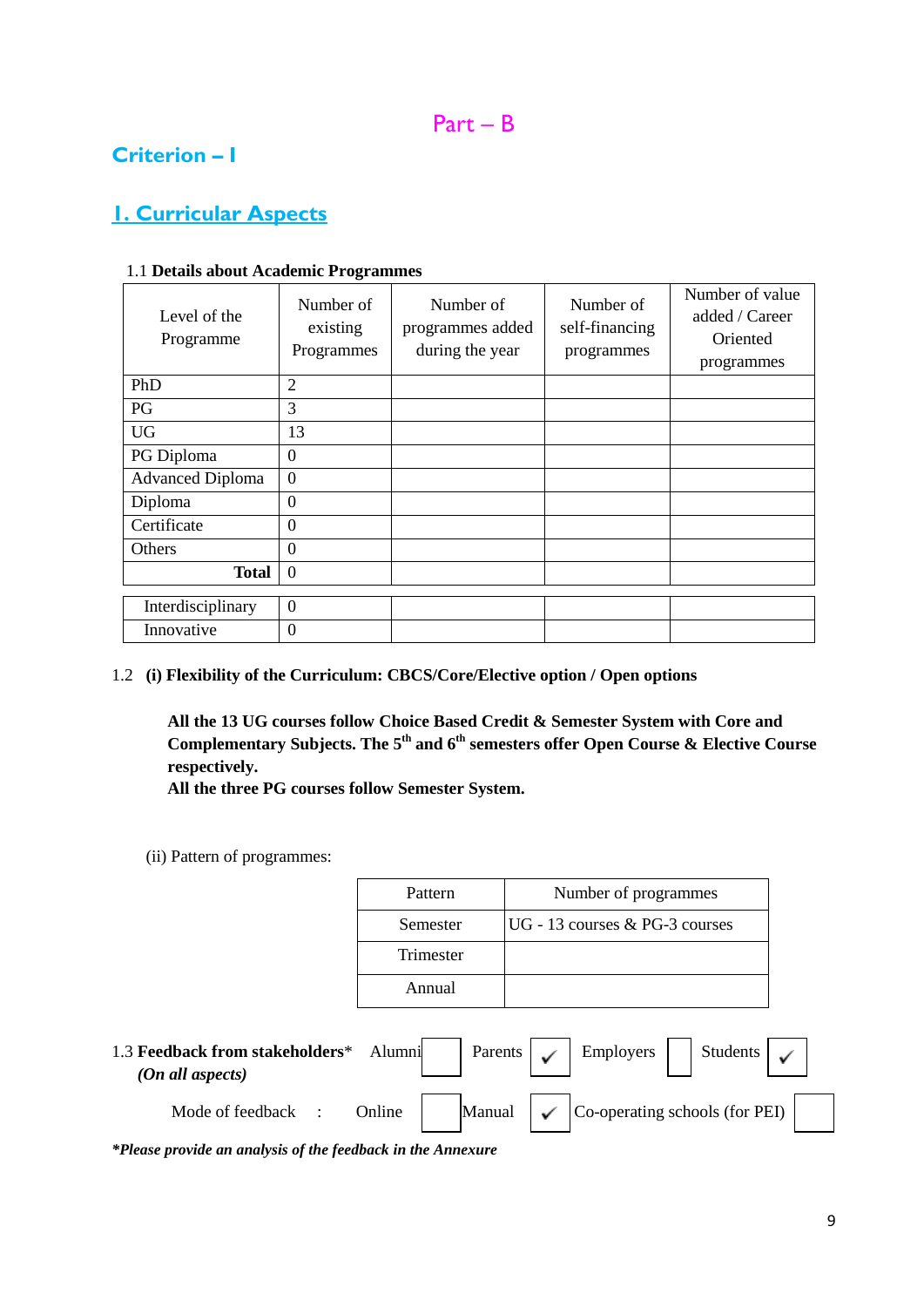1.4 **Whether there is any revision/update of regulation or syllabi, if yes, mention their salient aspects.** No

1.5 Any new Department/Centre introduced during the year. If yes, give det

### **Criterion – II**

### **2. Teaching, Learning and Evaluation**

| 2.1 Total No. of  | Total | Asst. Professors | Associate Professors   Professors |          | <b>Others</b> |
|-------------------|-------|------------------|-----------------------------------|----------|---------------|
| permanent faculty | 66    |                  | 30                                | $n_{11}$ | n11           |

42

**2.2 No. of permanent faculty with Ph.D.**

| 2.3 No. of Faculty Positions<br>Recruited $(R)$ and Vacant $(V)$<br>during the year | Associate<br>Asst.<br>Professors<br>Professors |          |   | Professors |                          | Others |   | Total |   |    |
|-------------------------------------------------------------------------------------|------------------------------------------------|----------|---|------------|--------------------------|--------|---|-------|---|----|
|                                                                                     | R                                              | $\bf{V}$ | R |            | R                        |        | R |       | R |    |
|                                                                                     |                                                | -        | - | -          | $\overline{\phantom{0}}$ | -      | - | -     |   | 10 |

10

**2.4 No. of Guest and Visiting faculty and Temporary faculty** 

#### **2.5 Faculty participation in conferences and symposia:**

| No. of Faculty          | International level | National level | State level |
|-------------------------|---------------------|----------------|-------------|
| Attended                |                     |                |             |
| Presented papers        |                     |                |             |
| <b>Resource Persons</b> |                     |                |             |

#### **2.6 Innovative processes adopted by the institution in Teaching and Learning:**

Peer Teaching, Micro teaching, Advanced learners helping slow learners

**2.7 Total No. of actual teaching days during this academic year**

184 days

**2.8 Examination/ Evaluation Reforms initiated by the Institution (for example: Open Book Examination, Bar Coding, Double Valuation, Photocopy, Online Multiple Choice Questions)**

Nil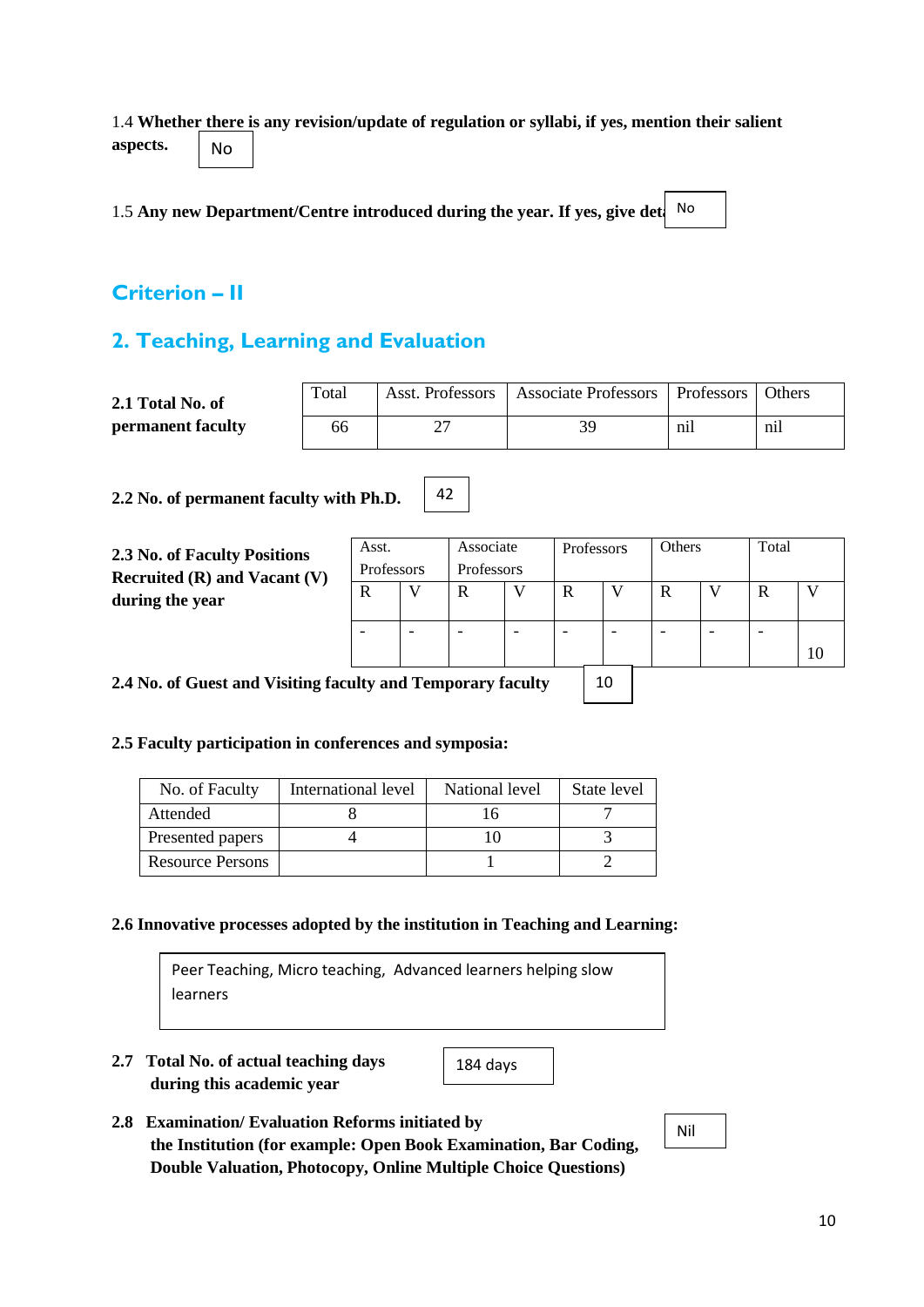- **2.9 No. of faculty members involved in curriculum restructuring/revision/syllabus development as member of Board of Study/Faculty/Curriculum Development workshop** 16
- **2.10 Average percentage of attendance of students**

|--|

**2.11 Course/Programme wise**

 **distribution of pass percentage :** 

#### **Result analysis of B.Sc/B.A/B.Com CBCS Degree Examination, April 2015**

| Title of the<br><b>Programme</b> | No:<br>appea | Course Pass* (Semester $1 - VI$ ) with<br>no. of students in each grade |                |       |                |                |   |   |          |
|----------------------------------|--------------|-------------------------------------------------------------------------|----------------|-------|----------------|----------------|---|---|----------|
|                                  | red          | $A^+$                                                                   | A              | $B^+$ | B              | $\mathbf{C}^+$ | C | D | Pass $%$ |
| <b>B.Sc Mathematics</b>          | 38           |                                                                         |                | 9     | 18             | 3              |   |   | 84.2     |
| <b>B.Sc Physics</b>              | 33           | -                                                                       | $\mathfrak{D}$ | 7     | 7              | -              |   |   | 48.48    |
| <b>B.Sc Chemistry</b>            | 33           | ۰                                                                       | $\overline{2}$ | 15    | $\overline{4}$ | -              |   |   | 63.64    |
| <b>B.Sc Botany</b>               | 38           | ۰                                                                       | 7              | 10    | 8              | 5              |   |   | 79.73    |
| B.Sc. Zoology                    | 35           | -                                                                       | $\mathfrak{D}$ | 6     | 8              | 1              |   |   | 48.57    |
| B.Sc. Geology*                   | 27           |                                                                         | 2              | 11    | 6              |                |   |   | 70.37    |
| B.A. English                     | 44           |                                                                         | 5              | 14    | 16             | 7              |   |   | 98.00    |
| <b>B.A. History</b>              | 63           |                                                                         |                | 5     | 20             | 21             |   |   | 74.60    |
| <b>B.A.</b> Economics            | 62           | -                                                                       | -              | 2     | 18             | 16             | 4 |   | 64.52    |
| <b>B.A. Politics</b>             | 48           |                                                                         |                | 7     | 17             | 5              |   |   | 60.41    |
| B.A. Sociology*                  | 34           |                                                                         |                | 6     | 16             | 4              |   |   | 76.47    |
| B.A. Psychology                  | 24           |                                                                         | 6              | 4     | 7              | -              |   |   | 71.00    |
| B.Com.                           | 38           |                                                                         |                | 16    | 16             | 3              |   |   | 92.10    |

**2.12 How does IQAC Contribute/Monitor/Evaluate the Teaching & Learning processes :** 

- **Ensuring the effective conduct of internal examinations and publication of results.**  $\bullet$
- **Slow learners are identified and remedial coaching given.**
- **Arranges PTA meetings in all semesters to update student progress.**
- **Ensures effective usage of library by teachers and students.**
- **Teacher evaluation by students.**  $\bullet$
- **Teachers are permitted to attend seminars/workshops for presenting papers and updating knowledge.**
- **Scholar Support Programme for weak students.**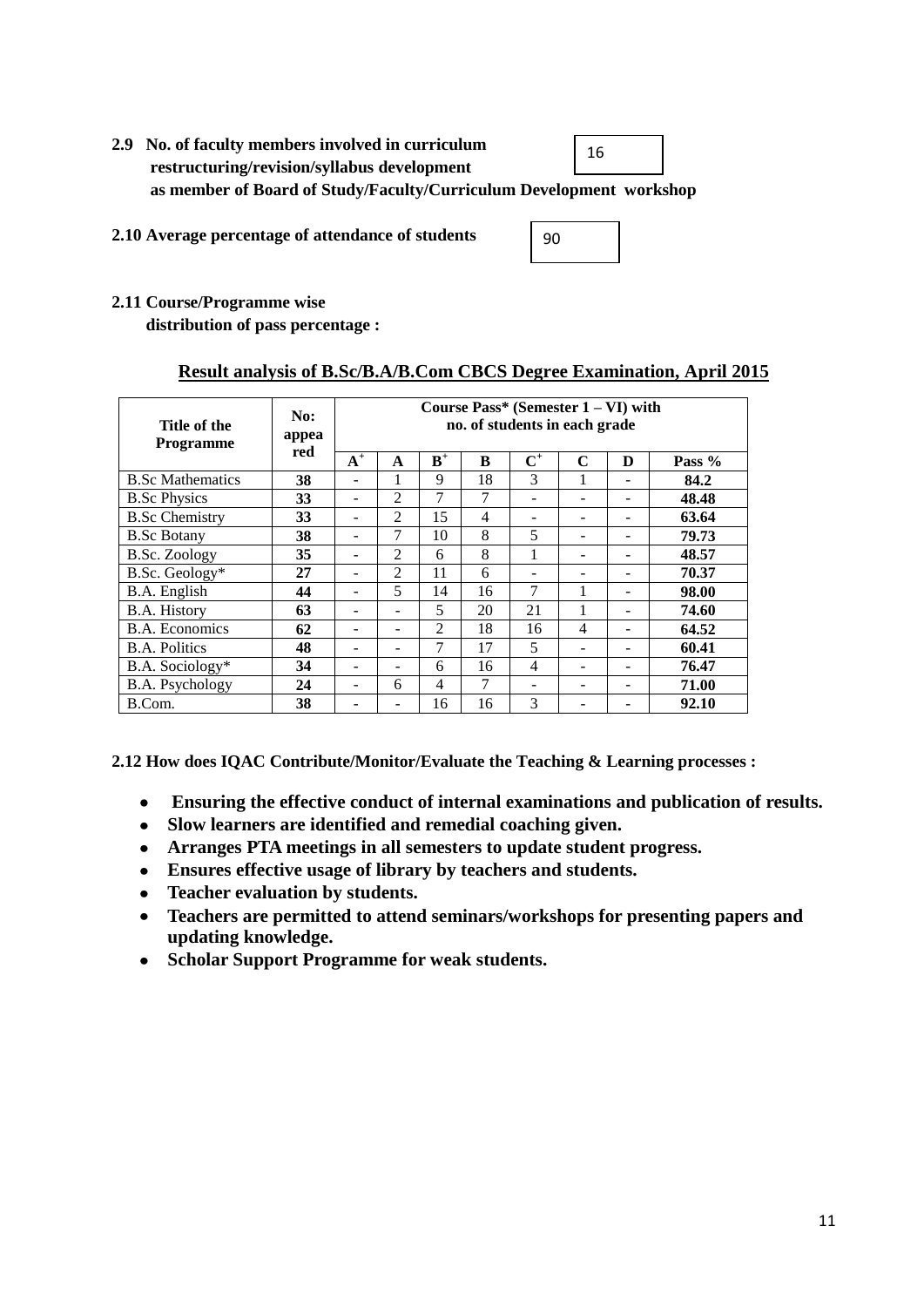### **2.13 Initiatives undertaken towards faculty development**

| <b>Faculty / Staff Development Programmes</b>  | No<br><b>Number</b><br>of faculty<br>benefitted | <b>Names</b>                                                                 |
|------------------------------------------------|-------------------------------------------------|------------------------------------------------------------------------------|
| Refresher courses                              | 1                                               | Smt.Sini.V, Dept of<br>Malayalam                                             |
| UGC – Faculty Improvement Programme            | $\mathcal{D}_{\mathcal{L}}$                     | Smt .Bijila B.R,<br><b>Mathematics</b><br>Smt. Raji Raveendran,<br>Economics |
| <b>HRD</b> programmes                          | $\Omega$                                        |                                                                              |
| Orientation programmes                         | 1                                               | Dr.Anjana R, Psychology                                                      |
| Faculty exchange programme                     | $\theta$                                        |                                                                              |
| Staff training conducted by the university     | $\Omega$                                        |                                                                              |
| Staff training conducted by other institutions | $\overline{2}$                                  | Smt. Julie P.S, English<br>Sri. Sreenish T.V,<br><b>Political Science</b>    |
| Summer / Winter schools, Workshops, etc.       | $\overline{2}$                                  | Dr Uthara Soman,<br>Sociology<br>Smt Lekha N.B,<br>Sociology                 |
| <b>Others</b>                                  | 1                                               | Sri Sreenish T.V, Political<br>Science                                       |

#### **2.14 Details of Administrative and Technical staff**

| Category               | Number of<br>Permanent<br><b>Employees</b> | Number of<br>Vacant<br><b>Positions</b> | Number of<br>permanent<br>positions filled<br>during the Year | Number of<br>positions filled<br>temporarily |
|------------------------|--------------------------------------------|-----------------------------------------|---------------------------------------------------------------|----------------------------------------------|
| Administrative Staff   |                                            | n                                       |                                                               |                                              |
| <b>Technical Staff</b> | 14                                         |                                         |                                                               |                                              |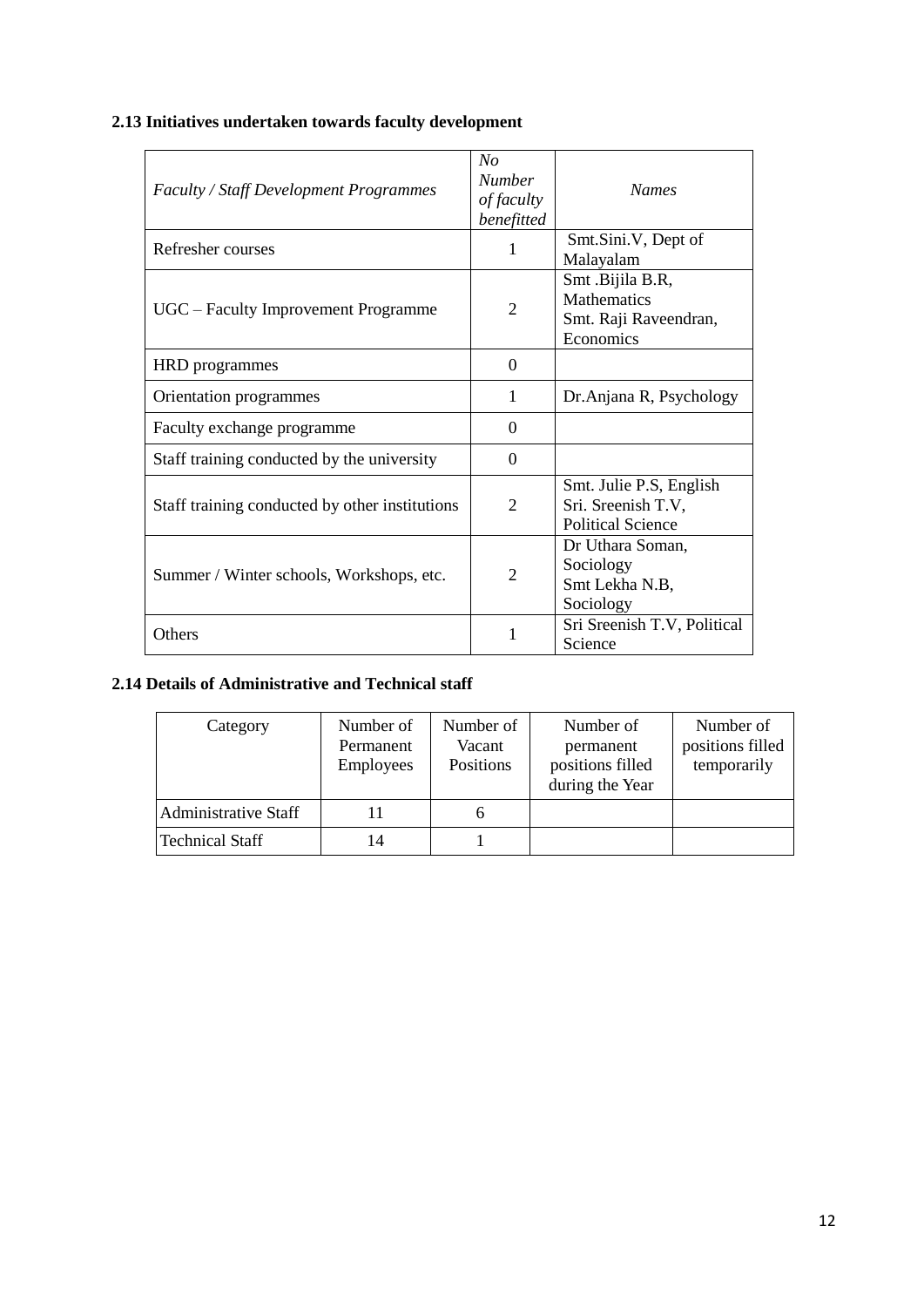### **Criterion – III**

### **3. Research, Consultancy and Extension**

#### **3.1 Initiatives of the IQAC in Sensitizing/Promoting Research Climate in the institution**

- As part of Institutional Social Responsibility, the dept. of Chemistry carried out  $\bullet$ Water Analysis in the nearby residential areas.
- Students in UG & PG level were allowed to do project work in nearby research institutes to get an exposure of research career.
- Organised multidisciplinary seminar series, 'Spectrum' in which students got an opportunity to interact with academicians from various fields and know about the research going on in their area of interest.
- Students were encouraged to present papers in "Spectrum" seminar series.  $\bullet$
- An agreement was signed with two leading organisations for collaborative research work.
- Publishes two research journals with ISSN.

#### **3.2 Details regarding major projects**

|                     | Completed | Ongoing | Sanctioned | Submitted |
|---------------------|-----------|---------|------------|-----------|
| Number              | Nil       | Nil     | Nil        | Nil       |
| Outlay in Rs. Lakhs |           |         |            |           |

#### **3.3 Details regarding minor projects**

|                     | Completed | Ongoing | Sanctioned | Submitted |
|---------------------|-----------|---------|------------|-----------|
| Number              | Nil       |         |            |           |
| Outlay in Rs. Lakhs |           |         |            |           |

#### **3.4 Details on research publications**

|                          | International | National | Others |
|--------------------------|---------------|----------|--------|
| Peer Review Journals     |               |          |        |
| Non-Peer Review Journals |               |          |        |
| e-Journals               |               |          |        |
| Conference proceedings   |               |          |        |

#### **3.5 Details on Impact factor of publications:**

Range | Average | h-index | Nos. in SCOPUS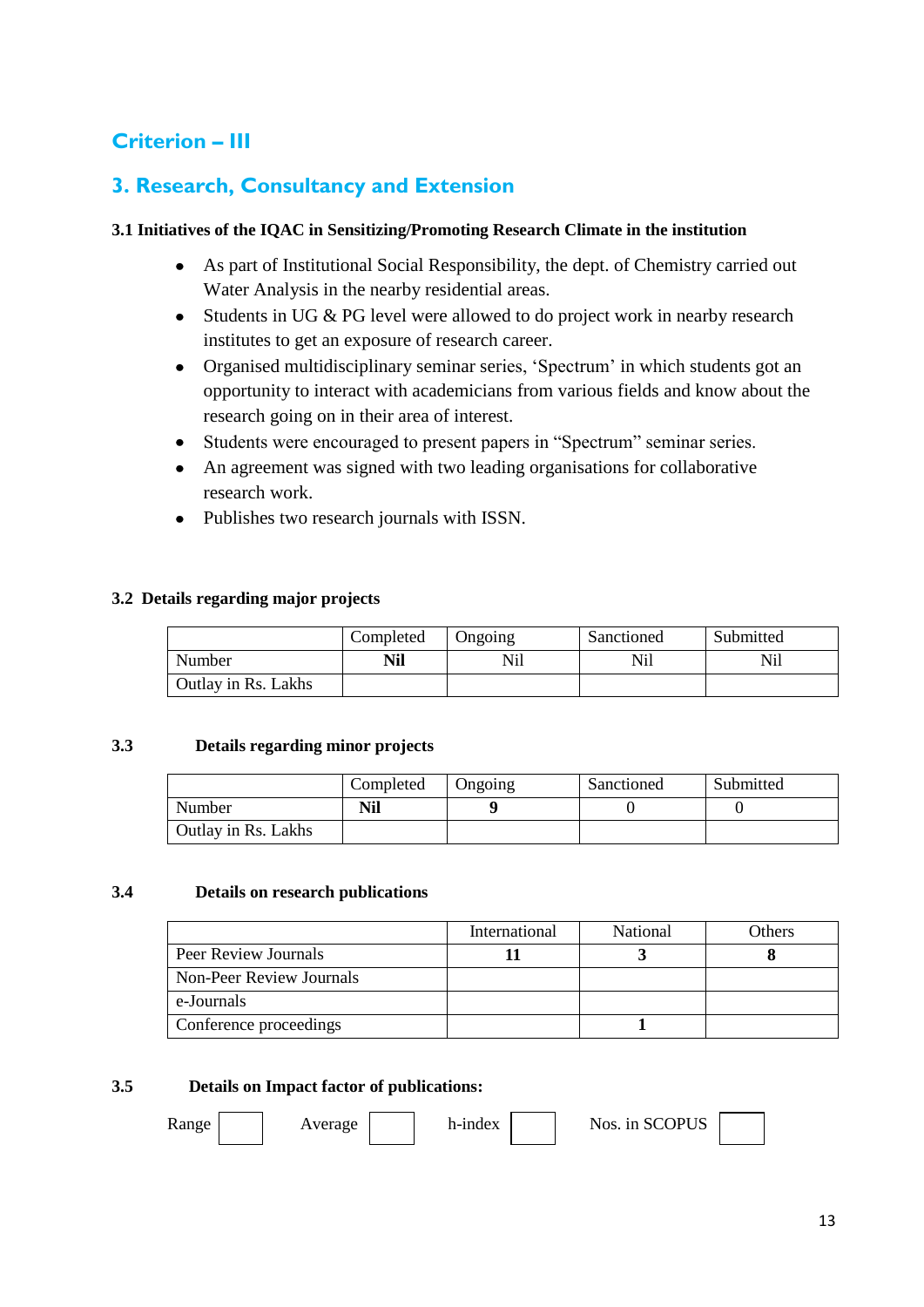#### **3.6 Research funds sanctioned and received from various funding agencies, industry and other organisations**

| Nature of the Project                                                   | Duration<br>Year | Name of the<br>funding Agency | Total grant<br>sanctioned | Received   |
|-------------------------------------------------------------------------|------------------|-------------------------------|---------------------------|------------|
| Major projects                                                          |                  |                               |                           |            |
| <b>Minor Projects</b>                                                   | 2014             | <b>UGC</b>                    |                           | 7.44 lakhs |
| Interdisciplinary<br>Projects/Seminars                                  | 2015             | <b>KSCSTE</b>                 | 50000                     | 50000      |
| Industry sponsored                                                      | 2014             | <b>TATA-OSDD</b>              | 60000                     | 60000      |
| Projects sponsored by the<br>University/College                         |                  |                               |                           |            |
| Students research projects<br>(other than compulsory by the University) |                  |                               |                           |            |
| Any other (Specify)                                                     | 2015             | Kerala<br>University          | 50000                     | 50000      |
| Total                                                                   |                  |                               | 1.601akhs                 |            |

| 3.7 No. of books published i) With ISBN No.            |                        | $\mathbf{1}$     | <b>Chapters in Edited Books</b> |                 |                                               |               |
|--------------------------------------------------------|------------------------|------------------|---------------------------------|-----------------|-----------------------------------------------|---------------|
| 3.8 No. of University Departments receiving funds from | ii) Without ISBN No.   | $\mathbf{1}$     |                                 |                 |                                               |               |
| UGC-SAP<br><b>DPE</b>                                  | nil<br>nil             | CAS<br>nil       |                                 | <b>DST-FIST</b> | <b>DBT</b> Scheme/funds                       | nil<br>nil    |
| 3.9 For colleges<br>Autonomy<br><b>INSPIRE</b>         |                        | <b>CPE</b><br>CE |                                 |                 | <b>DBT</b> Star Scheme<br>Any Other (specify) |               |
| 3.10 Revenue generated through consultancy<br>29500/-  |                        |                  |                                 |                 |                                               |               |
| 3.11 No. of conferences                                | Level                  | International    | National                        | <b>State</b>    | University                                    | College       |
|                                                        | Number                 |                  | 5                               | 1               |                                               | 19            |
| organized by the Institution                           | Sponsoring<br>agencies |                  | <b>UGC</b>                      | <b>UGC</b>      |                                               | <b>KSCSTE</b> |

| 3.12 No. of faculty served as experts, chairpersons or resource persons |               |    |          |           |  |
|-------------------------------------------------------------------------|---------------|----|----------|-----------|--|
| 3.13 No. of collaborations                                              | International |    | National | Any other |  |
| 3.14 No. of linkages created during this year                           |               | 10 |          |           |  |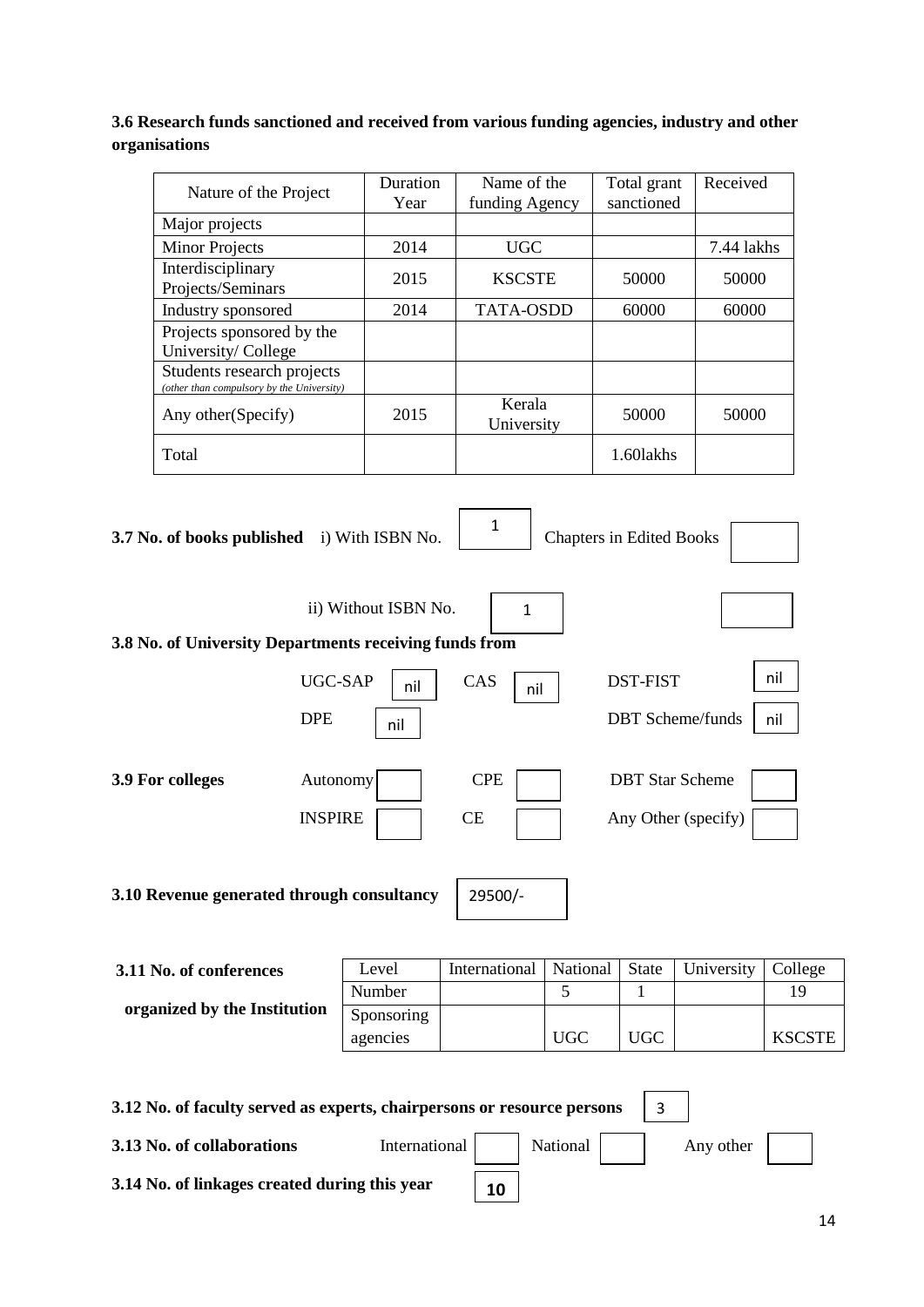#### **3.15 Total budget for research for current year in lakhs :**

| From Funding agency $\vert$ 1.10 lak |  |
|--------------------------------------|--|
|--------------------------------------|--|

From Funding agency  $\begin{bmatrix} 1.10 \text{ lakhs} \end{bmatrix}$  From Management of University/College  $\begin{bmatrix} \text{nil} \end{bmatrix}$ 



Total

**3.16 No. of patents received this year**

| Type of Patent |         | Number |
|----------------|---------|--------|
| National       | Applied | nil    |
|                | Granted |        |
| International  | Applied | nil    |
|                | Granted |        |
| Commercialised | Applied | ni1    |
|                | Granted |        |

**49**

**2**

**3.17 No. of research awards/ recognitions received by faculty and research fellows of the institute in the year**

|     | Total   International   National   State   University   Dist   College |  |  |  |
|-----|------------------------------------------------------------------------|--|--|--|
| nil |                                                                        |  |  |  |

**3.18 No. of faculty from the Institution who are Ph. D. Guides 16**

 **and students registered under them**

**3.19 No. of Ph.D. awarded by faculty from the Institution** 

**3.20 No. of Research scholars receiving the Fellowships (Newly enrolled + existing ones)**

| <b>JRF</b><br><b>SRF</b><br>1                    | Project Fellows                    | Any other                  |
|--------------------------------------------------|------------------------------------|----------------------------|
| 3.21 No. of students Participated in NSS events: |                                    |                            |
|                                                  | University level<br>20             | State level                |
|                                                  | National level                     | International level        |
| 3.22 No. of students participated in NCC events: |                                    |                            |
|                                                  | University level<br>nil            | State level<br>nil         |
|                                                  | National level<br>nil              | International level<br>nil |
| 3.23 No. of Awards won in NSS:                   |                                    |                            |
|                                                  | University level<br>$\overline{2}$ | State level<br>nil         |
|                                                  | National level<br>nil              | International level<br>nil |
| 3.24 No. of Awards won in NCC:                   |                                    |                            |
|                                                  | University level<br>nil            | State level<br>nil         |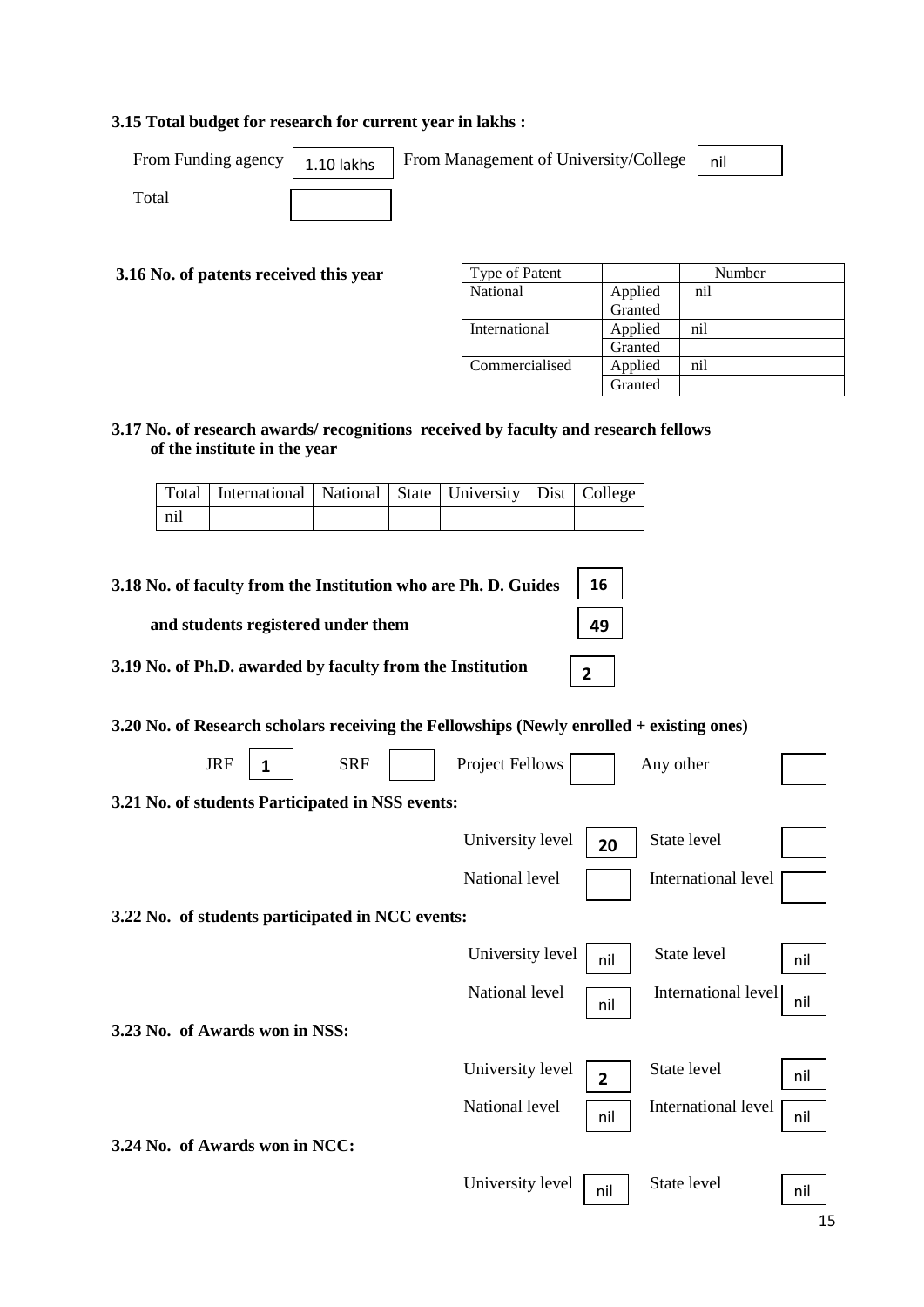|                                            |               | National level | nil |           | International level | nil |
|--------------------------------------------|---------------|----------------|-----|-----------|---------------------|-----|
| 3.25 No. of Extension activities organized |               |                |     |           |                     |     |
| University forum                           | College forum | 3              |     |           |                     |     |
| <b>NCC</b>                                 | <b>NSS</b>    |                |     | Any other |                     |     |

#### **3.26 Major Activities during the year in the sphere of extension activities and Institutional Social Responsibility**

- Guruswanthanam Activities like "Cancer Care for Kids" by Dept of Commerce
- Financial support for medical treatment given to a peer and to a school student in the locality.
- Construction of a house for an old homeless lady in the neighbourhood.  $\bullet$
- Donation towards Kashmir Relief Fund.
- Pusthakathottil- a program of collecting books from students for donation to a nearby colony.
- Water Analysis from wells in the nearby residential area by the Dept. of Chemistry
- Training in Mushroom cultivation for women in nearby residential area by dept.  $\bullet$ of Botany.

### **Criterion – IV 4. Infrastructure and Learning Resources**

4.1 Details of increase in infrastructure facilities:

| Facilities                                                                           | Existing       | Newly created | Source of<br>Fund | Total |
|--------------------------------------------------------------------------------------|----------------|---------------|-------------------|-------|
| Campus area                                                                          | 30 acres       |               |                   |       |
| Class rooms                                                                          | 32             |               | <b>PTA</b>        |       |
| Laboratories                                                                         | 10             |               |                   |       |
| <b>Seminar Halls</b>                                                                 | $\mathfrak{2}$ |               |                   |       |
| No. of important equipments purchased<br>$(\geq 1$ -0 lakh) during the current year. |                |               |                   |       |
| Value of the equipment purchased during<br>the year (Rs. in Lakhs)                   |                |               |                   |       |
| Others                                                                               |                |               |                   |       |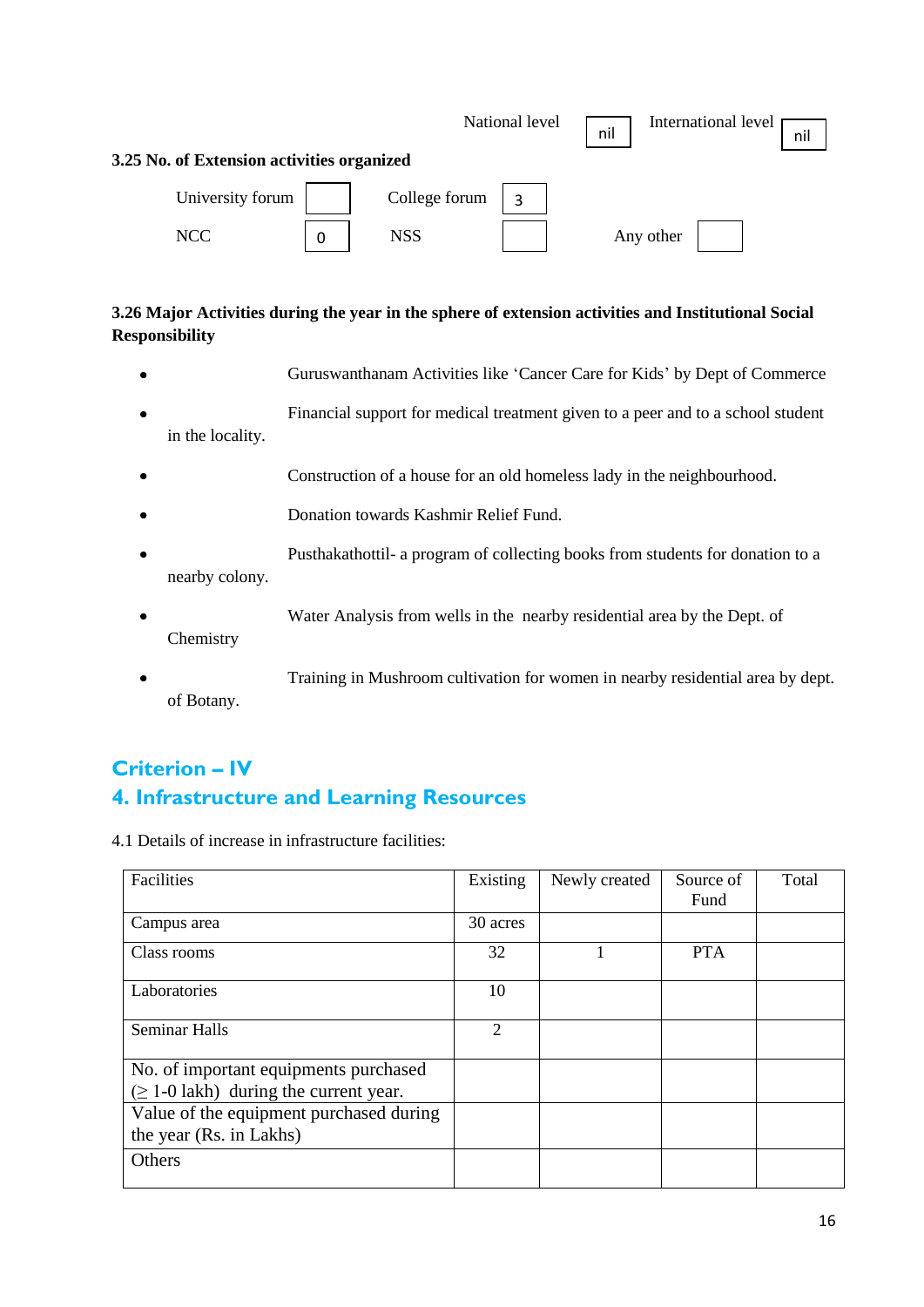#### **4.2 Computerization of administration and library**

- Internet access in library.  $\bullet$
- Internet access in College office for communicating with University &  $\bullet$ UGC.
- Examination wing is fully computerised.

#### **4.3 Library services:**

|                         | Existing |          | Newly added |       | Total     |          |
|-------------------------|----------|----------|-------------|-------|-----------|----------|
|                         | No.      | Value    | No.         | Value | No.       | Value    |
| <b>Text Books</b>       | 34800    | 154614/- | 360         |       | $35160/-$ | 149521/- |
| <b>Reference Books</b>  | 1064     |          |             |       |           |          |
| e-Books                 |          |          |             |       |           |          |
| Journals                | 11       |          | 14          |       | 25        |          |
| e-Journals              |          |          |             |       |           |          |
| <b>Digital Database</b> |          |          |             |       |           |          |
| CD & Video              |          |          |             |       |           |          |
| Others (specify)        | 17       |          |             |       |           |          |

#### **4.4 Technology up gradation (overall)**

|          | Total<br>Computers | Computer<br>Labs | Internet | <b>Browsing</b><br>Centres | Computer<br>Centres | Office | Depart-<br>ments | Others |
|----------|--------------------|------------------|----------|----------------------------|---------------------|--------|------------------|--------|
| Existing | 47                 |                  |          |                            |                     |        | 17               |        |
| Added    | 25                 |                  |          |                            |                     |        |                  |        |
| Total    | 72                 |                  |          |                            |                     |        |                  |        |

#### **4.5 Computer, Internet access, training to teachers and students and any other programme for technology upgradation (Networking, e-Governance etc.)**

- Internet access in all departments.  $\bullet$
- $\bullet$ Training given to office staff to prepare salary bill through "SPARK".
- Training given to fresh teachers to upload internal marks in the university  $\bullet$ examination website.
- I UG and I PG students were given training to use University website effectively for uploading & verification of internal marks and results.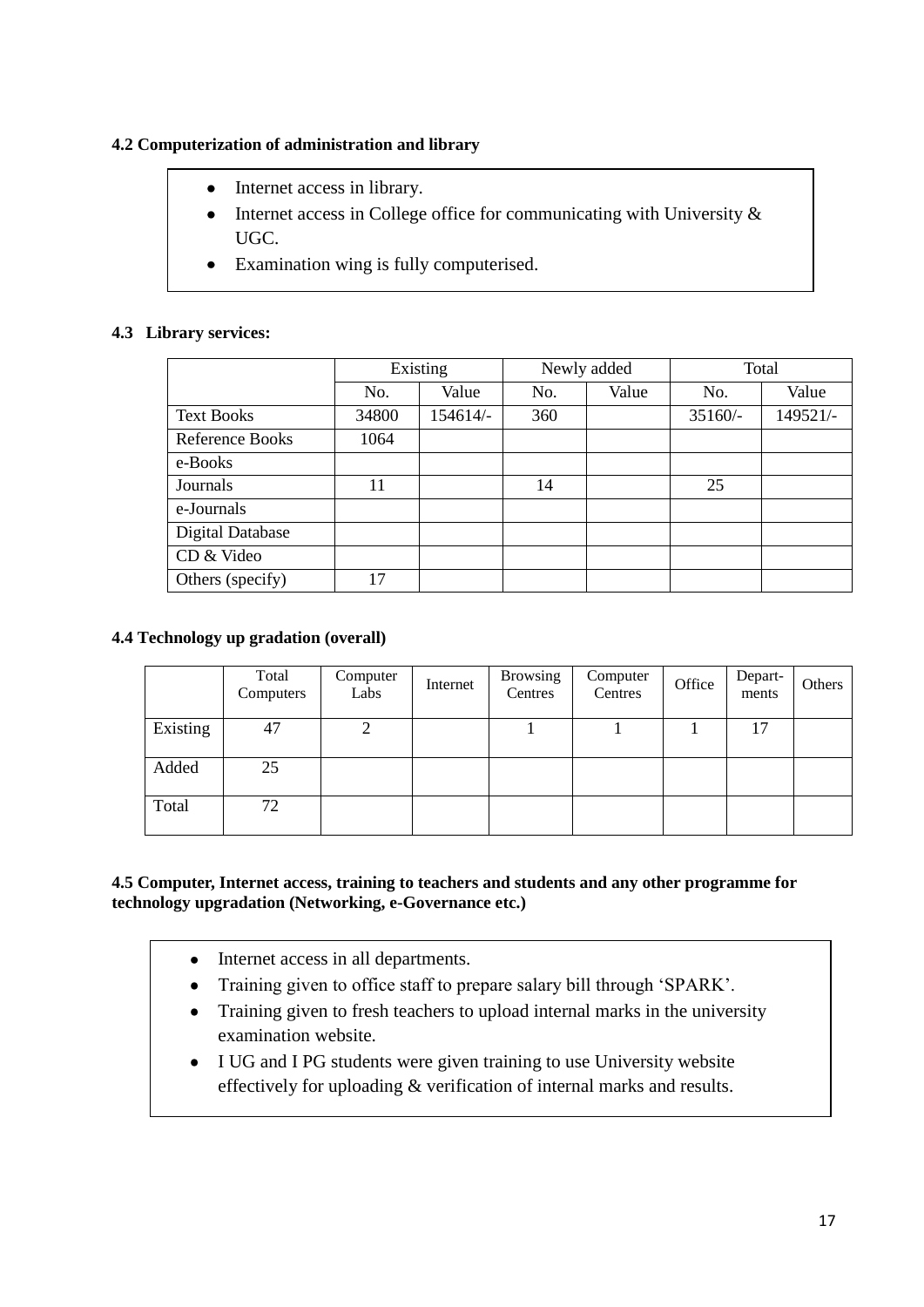#### **4.6 Amount spent on maintenance in lakhs :**

| i) ICT                                   | 17.92       |
|------------------------------------------|-------------|
| ii) Campus Infrastructure and facilities | 22.88       |
| iii) Equipments                          | 12.88       |
| iv) Others                               | 10.00       |
|                                          |             |
| Total:                                   | 63.68 lakhs |

**Total :** 

## **Criterion – V 5. Student Support and Progression**

#### **5.1 Contribution of IQAC in enhancing awareness about Student Support Services**

- College handbook includes details of various Student support services.  $\bullet$
- All tutors are instructed to give awareness of support services to their wards.  $\bullet$
- IQAC organises 'Know Your College' program to give awareness of various student support services.

#### **5.2 Efforts made by the institution for tracking the progression**

- Tutors collect all personal details of students in tutorial cards. Students are in  $\bullet$ touch with tutors after they leave the college.
- Alumni associations meet occasionally to update status of students passed  $\bullet$ out.
- Career Guidance cell collects details of students getting placed in various

1180 70.02

### **5.3 (a) Total Number of students** (b) No. of students outside the state (c) No. of international students  $\frac{100}{505}$  20.02 Men 1180 70.02 Women UG | PG | Ph. D. | Others 1583 91 11 nil  $\overline{\mathrm{No}}$  %  $\text{No}$  % nil nil

505 29.93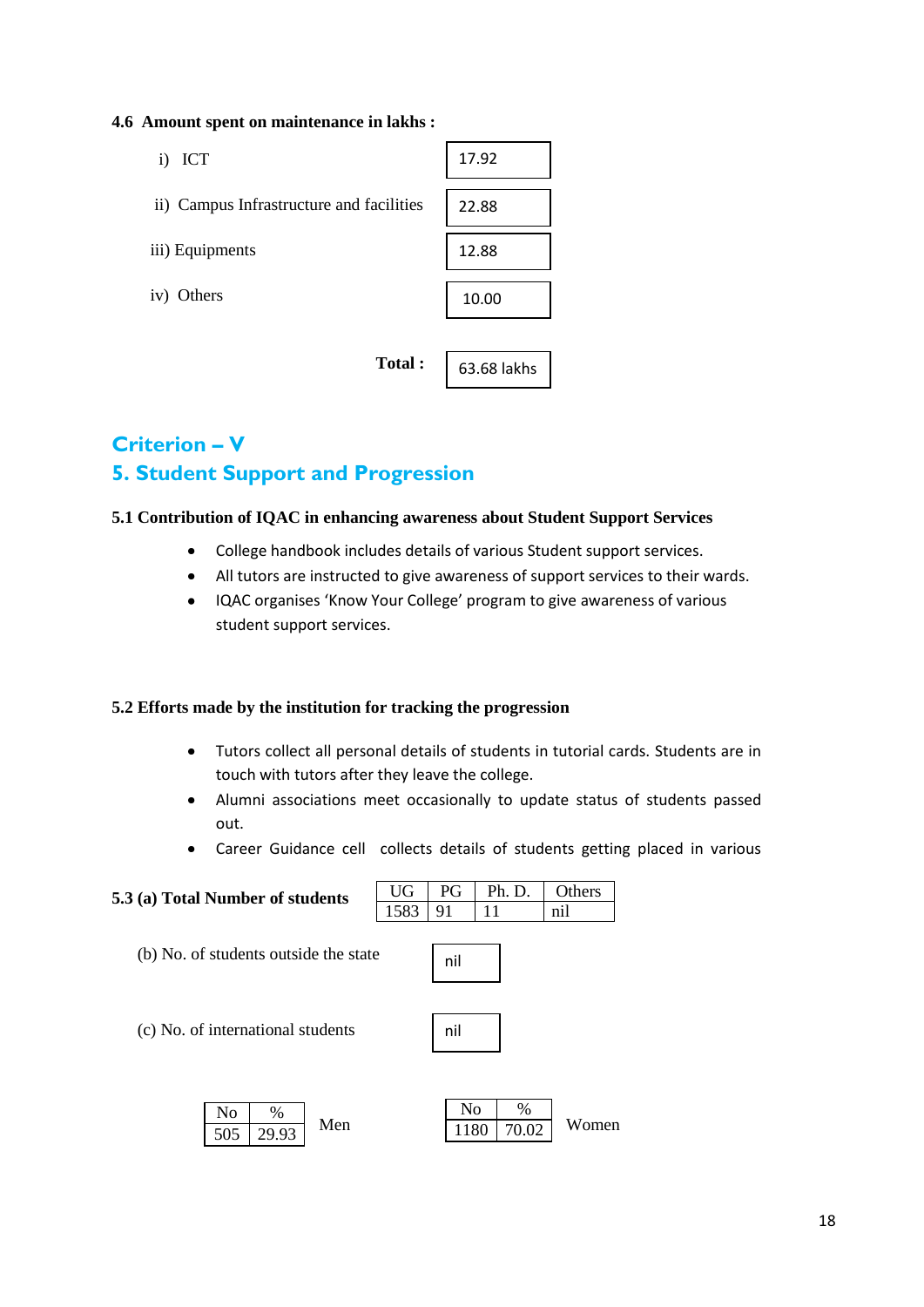| Last Year |     |    |     | This Year                                    |       |         |      |  |          |                          |       |
|-----------|-----|----|-----|----------------------------------------------|-------|---------|------|--|----------|--------------------------|-------|
| General   |     |    |     | $SC$   $ST$   OBC   Physically<br>Challenged | Total | General | - SC |  | $ST$ OBC | Physically<br>Challenged | Total |
| 514       | 267 | 13 | 902 |                                              | 1696  | 334     | 271  |  | 16 1057  |                          | 1685  |

Demand ratio 1:40 Dropout 5%

#### **5.4 Details of student support mechanism for coaching for competitive examinations (If any)**

- Competitive books on UGC-NET exams, PSC exams & Civil Service exams were  $\bullet$ given to interested students through Department Libraries and General library.
- Motivational classes arranged by Career guidance cell for enhancing employability skills.

| No. of students beneficiaries                 | several |
|-----------------------------------------------|---------|
| $\mathbf{r}$ $\mathbf{r}$<br>$1000 - 10 = 11$ |         |

#### **5.5 No. of students qualified in these examinations**

| <b>NET</b>  | <b>SET/SLET</b> | GATE | CAT    |  |
|-------------|-----------------|------|--------|--|
| IAS/IPS etc | State PSC       | UPSC | Others |  |

#### **5.6 Details of student counselling and career guidance**

- Student counselling given by senior faculty members.
- An interactive session for students with an alumnus on 'Changing job scenario and how to win in the workplace of the future" was arranged.
- Students were educated upon various career options available to them.
- Books on various careers, competitive exams and self help books on personality development was made available in the reference section of library.

#### No. of students benefitted



#### **5.7 Details of campus placement**

|                                       | <b>Off Campus</b>                  |                                     |                           |
|---------------------------------------|------------------------------------|-------------------------------------|---------------------------|
| Number of<br>Organizations<br>Visited | Number of Students<br>Participated | Number of<br><b>Students Placed</b> | Number of Students Placed |
|                                       | 50                                 |                                     |                           |

#### **5.8 Details of gender sensitization programmes**

- Women Studies Cell of the college functions effectively.
- $\bullet$ Conducted random surveys among girl students to gain insights into the problems 19 and challenges faced by them in the college.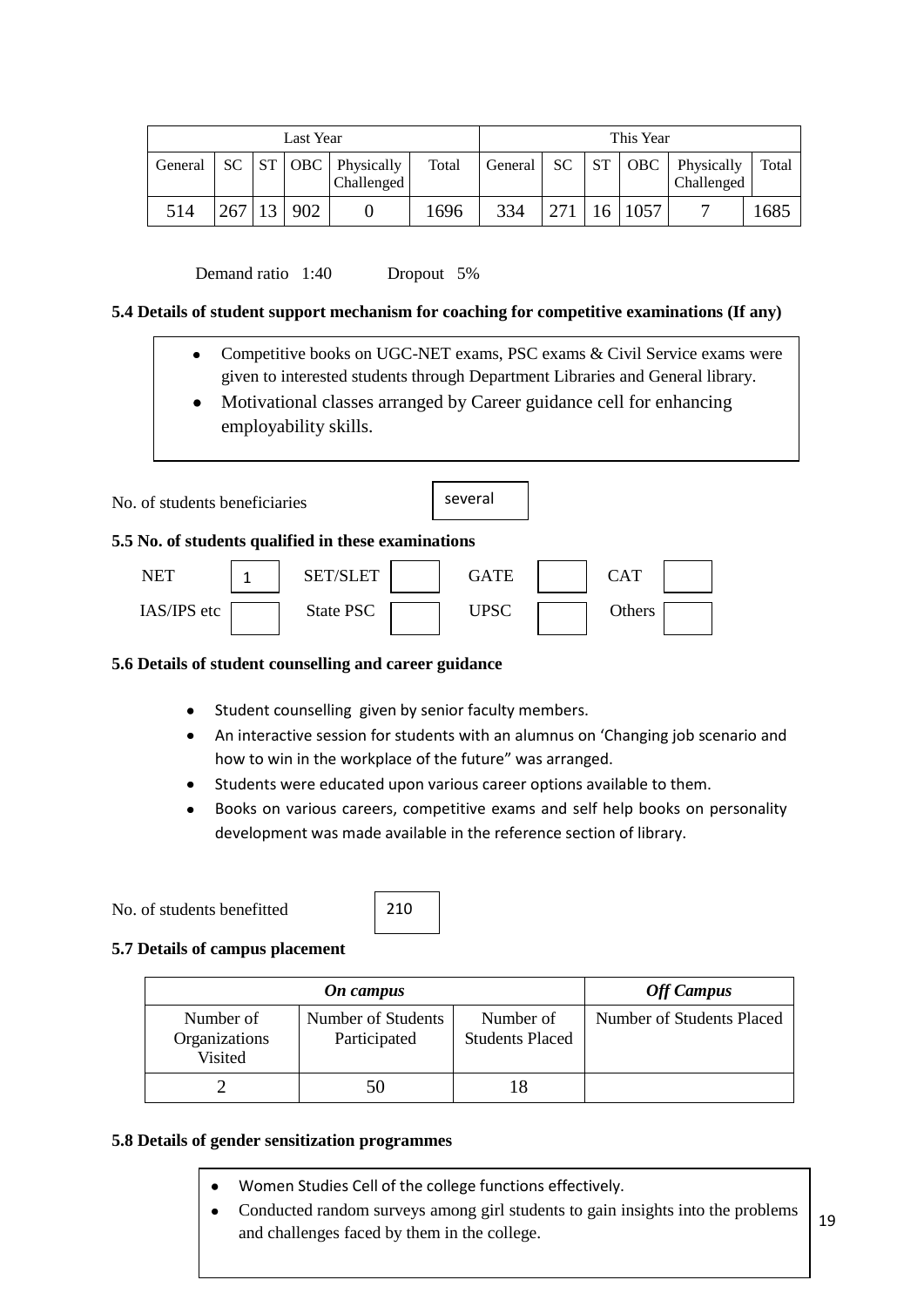#### **5.9 Students Activities**

5.9.1 No. of students participated in Sports, Games and other events

|       | State/ University level                                                 | 35           | National level | 35 | International level | 0 |
|-------|-------------------------------------------------------------------------|--------------|----------------|----|---------------------|---|
|       | No. of students participated in cultural events                         |              |                |    |                     |   |
|       | State/ University level                                                 | 20           | National level |    | International level |   |
| 5.9.2 | No. of medals /awards won by students in Sports, Games and other events |              |                |    |                     |   |
|       | Sports : State/ University level                                        | 110          | National level | 32 | International level |   |
|       | Cultural : State/ University level                                      | $\mathbf{1}$ | National level |    | International level |   |

#### **5.10 Scholarships and Financial Support**

|                                                                                        | Number of<br>students | Amount |
|----------------------------------------------------------------------------------------|-----------------------|--------|
| Financial support from institution                                                     |                       |        |
| Financial support from government                                                      | 15                    |        |
| Financial support from other sources                                                   |                       |        |
| received<br><b>Number</b><br>of students<br>who<br>International/National recognitions | nil                   |        |

#### **5.11 Student organised / initiatives**

 $\bullet$ 

|       | 5.12 No. of social initiatives undertaken by the students 3                                                                                                                                                         |  |                                 |  |
|-------|---------------------------------------------------------------------------------------------------------------------------------------------------------------------------------------------------------------------|--|---------------------------------|--|
|       | Exhibition: State/ University level $\begin{vmatrix} 1 & 1 \\ 0 & 1 \end{vmatrix}$ National level $\begin{vmatrix} 1 & 1 \\ 0 & 1 \end{vmatrix}$ International level $\begin{vmatrix} 1 & 1 \\ 0 & 1 \end{vmatrix}$ |  |                                 |  |
| Fairs | : State/ University level $\begin{vmatrix} \n\end{vmatrix}$ nil $\begin{vmatrix} \n\end{vmatrix}$ National level $\begin{vmatrix} \n\end{vmatrix}$ nil                                                              |  | International level $\vert$ nil |  |

# **5.13 Major grievances of students (if any) redressed:**

Water shortage problem was overcome by digging a borewell.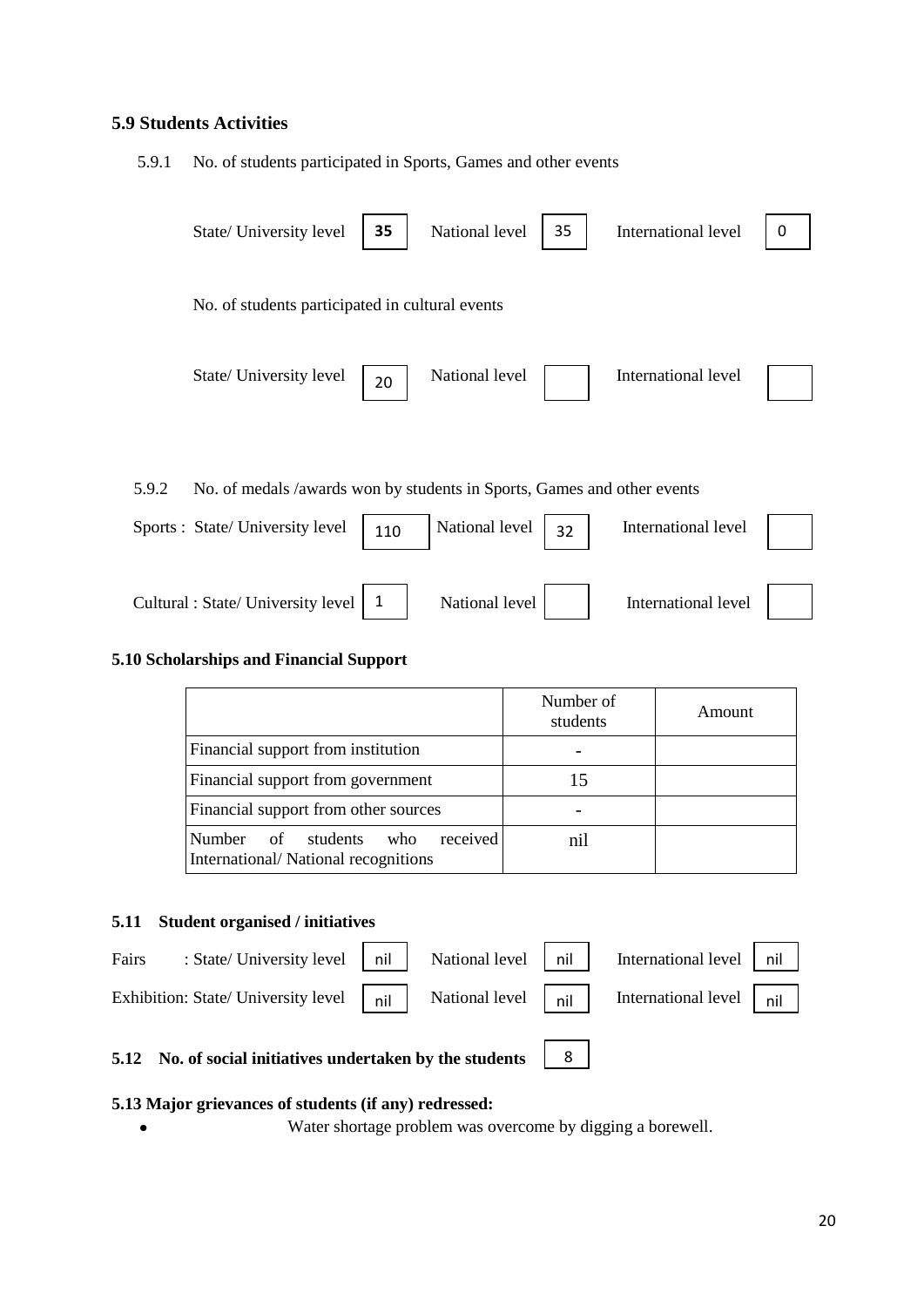### **Criterion – VI**

### **6. Governance, Leadership and Management**

#### **6.1 State the Vision and Mission of the institution**

The institutions vision is embodied in the exhortation of the Sree Narayana Guru: "Realise Emancipation through Education".

Our Mission is to make the students skillful, competent in diverse fields of knowledge and activity, and to make them adaptive and broadminded, so that they would not face any friction in becoming compatible to the drastically and swiftly changing life situations.

#### **6.2 Does the Institution has a management Information System : NO**

#### **6.3 Quality improvement strategies adopted by the institution for each of the following:**

#### **6.3.1 Curriculum Development**

- Being an aided college, we cannot directly make any change in curriculum. But teachers who are members in the University Board of Studies, participate in syllabus revision meetings to express our views in curriculum development.
- 16 teachers are in various Boards of Study of the University.

#### **6.3.2 Teaching and Learning**

- Effective functioning of tutor-ward system to monitor teaching-learning outcomes.
- Peer teaching of junior students by senior students and by advanced learners in each class.
- 'Walk With a Scholar'- a program by Higher Education Department in which a teacher acts as a mentor for a group of advanced learners giving them proper career guidance.
- A faculty member was selected in FLAIR-a program to foster linkages in academic innovations and research by Higher Education Department .
- Training for additional skill development of students through ASAP.
- facing examination with confidence. Scholar support Program helps slow learners in their studies and guides them in
- 

#### **6.3.3 Examination and Evaluation**

- All internal Examinations conducted as per schedule. Re-test given to poor  $\bullet$ performers.
- Remedial coaching given to slow learners.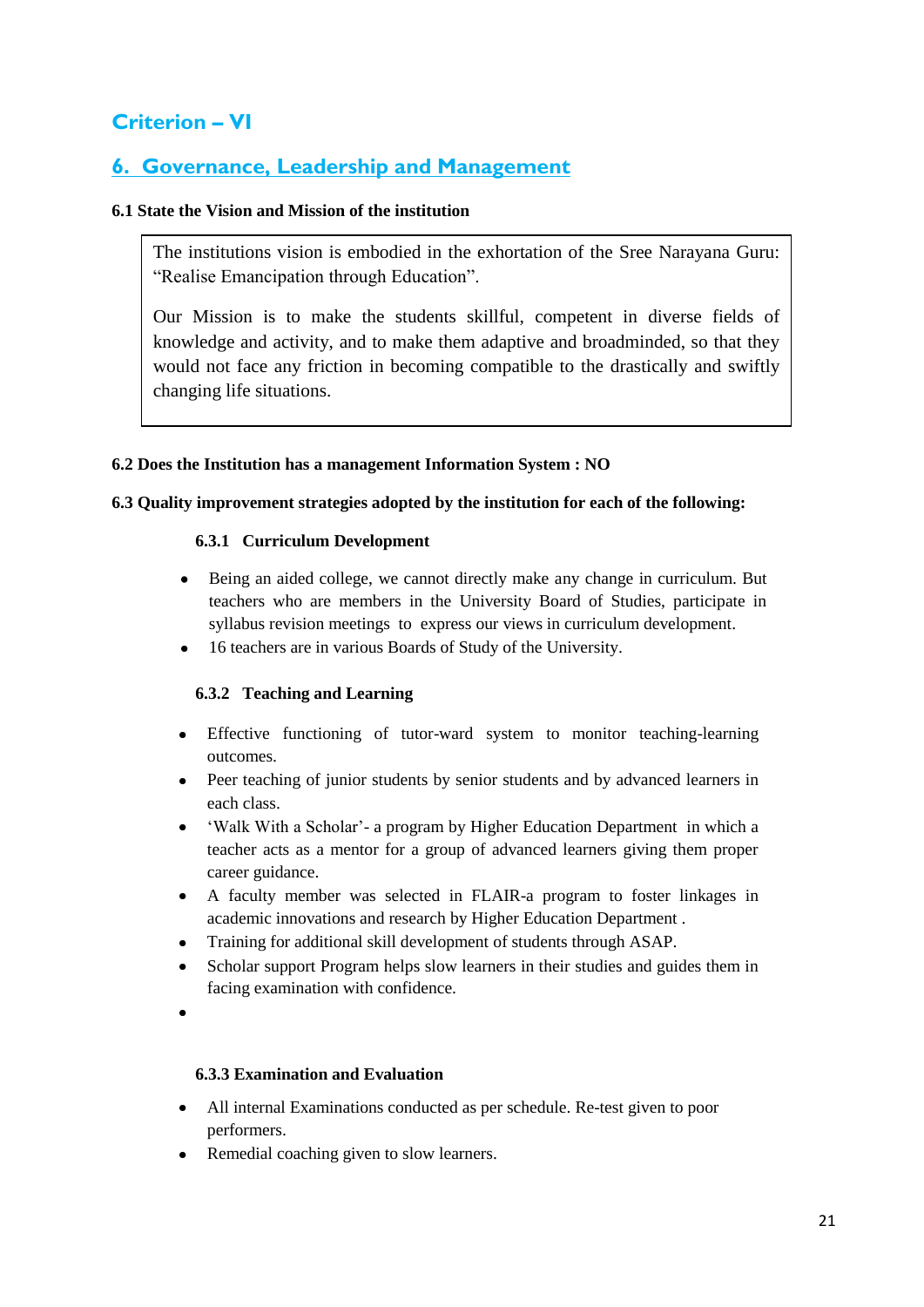#### **6.3.4 Research and Development**

- Promotion of research activities highlighting Institutional Social responsibility.  $\bullet$
- Collaboration with research institutes for project works, seminars/workshops & exhibitions.
- Results of project works were presented in National Seminars by PG students.
- Research Grant received from University for upgrading research department of Chemistry.
- $\bullet$ Interaction of students and teachers with scientists and academicians during "Spectrum Seminar Series" to get an insight of research career.
- Teachers participated and presented papers in various seminars/workshops.
- Proposals submitted by teachers for Minor Research Projects and seminars/workshops.
- A teacher has applied for PDF of UGC.

#### **6.3.5 Library, ICT and physical infrastructure / instrumentation**

- More journals and books were subscribed.
- Digitalization of library completed. Bar coded issue/return facility implemented.
- Library provides OPAC facility.
- More Book shelves and furniture purchased for library  $\&$  departments.
- All departments provided with new computers and internet data cards.
- Seminar hall modernised.
- Computer lab was upgraded with new computers.

#### **6.3.6 Human Resource Management**

- Orientation Classes were arranged for teachers regarding preparations for NAAC re-accreditation.
- Non-teaching staff were given an orientation on Service Rules.
- Supporting staff were given incentives on festive occasions.

#### **6.3.7 Faculty and Staff recruitment**

- No new faculty member or staff was appointed during this academic year.
- Guest faculty were selected following UGC and University norms.

#### 6.3.8 Industry Interaction / Collaboration

- M.Sc Chemistry students carried out project work in association with NCESS.
- Geology department established collaboration with IIUCNRM.
- Botany department collaborated with JNTBGRI, CTCRI & Farming systems research Station, Kottarakkara.
- English-Kerala State Chalachithra Academy
- History-Department of Education, University of Kerala
- Sociology-Kerala State Women"s Commission.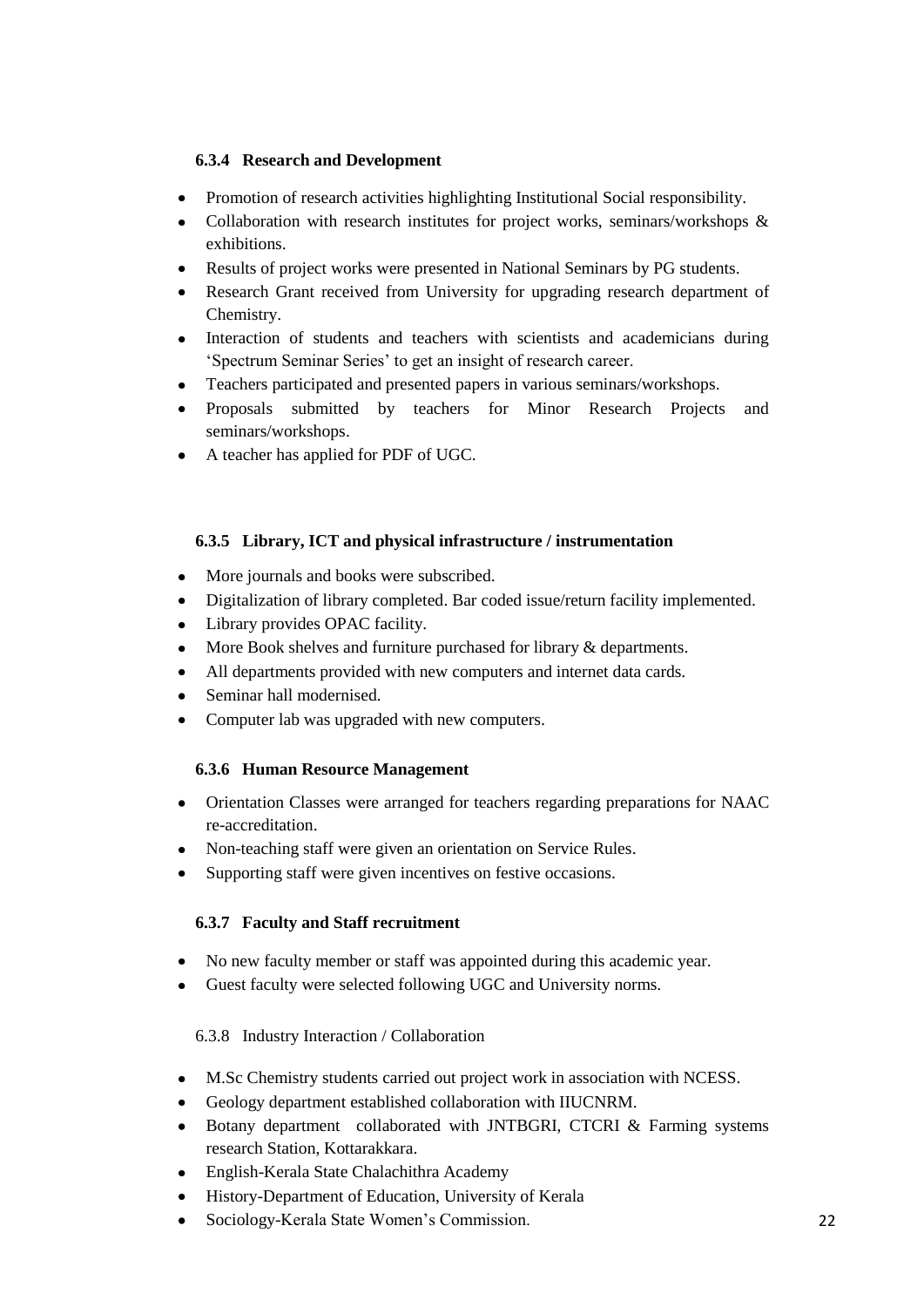#### **6.3.9 Admission of Students**

UG and PG admissions were carried out through Single Window Online Admission procedure of Kerala University.

| <b>6.4 Welfare schemes for</b> | Teaching        | n <sub>1</sub> |
|--------------------------------|-----------------|----------------|
|                                | Non teaching    | nıl            |
|                                | <b>Students</b> | $n_{1}$        |

**6.5 Total corpus fund generated**

| nil |  |  |
|-----|--|--|
|     |  |  |

**6.6 Whether annual financial audit has been done** 

| No.<br>re <sub>s</sub> |  |
|------------------------|--|
|------------------------|--|

#### **6.7 Whether Academic and Administrative Audit (AAA) has been done?**

| Audit Type     |        | External | Internal |                 |  |
|----------------|--------|----------|----------|-----------------|--|
|                | Yes/No | Agency   | Yes/No   | Authority       |  |
| Academic       |        |          |          | IQAC/Management |  |
| Administrative |        |          |          |                 |  |

**6.8 Does the University/ Autonomous College declare results within 30 days? NA**

| For UG Programmes | Yes. |  | $\overline{\phantom{a}}$ No |
|-------------------|------|--|-----------------------------|
|-------------------|------|--|-----------------------------|

| Nο |  |
|----|--|
|    |  |

For PG Programmes Yes No

**6.9 What efforts are made by the University/ Autonomous College for Examination Reforms**? **NA**

**6.10 What efforts are made by the University to promote autonomy in the affiliated/constituent colleges?**

**NA**

#### **6.11 Activities and support from the Alumni Association**

Alumni Association "CHESNA" associated and financed the Golden Jubilee valedictory celebrations of the college.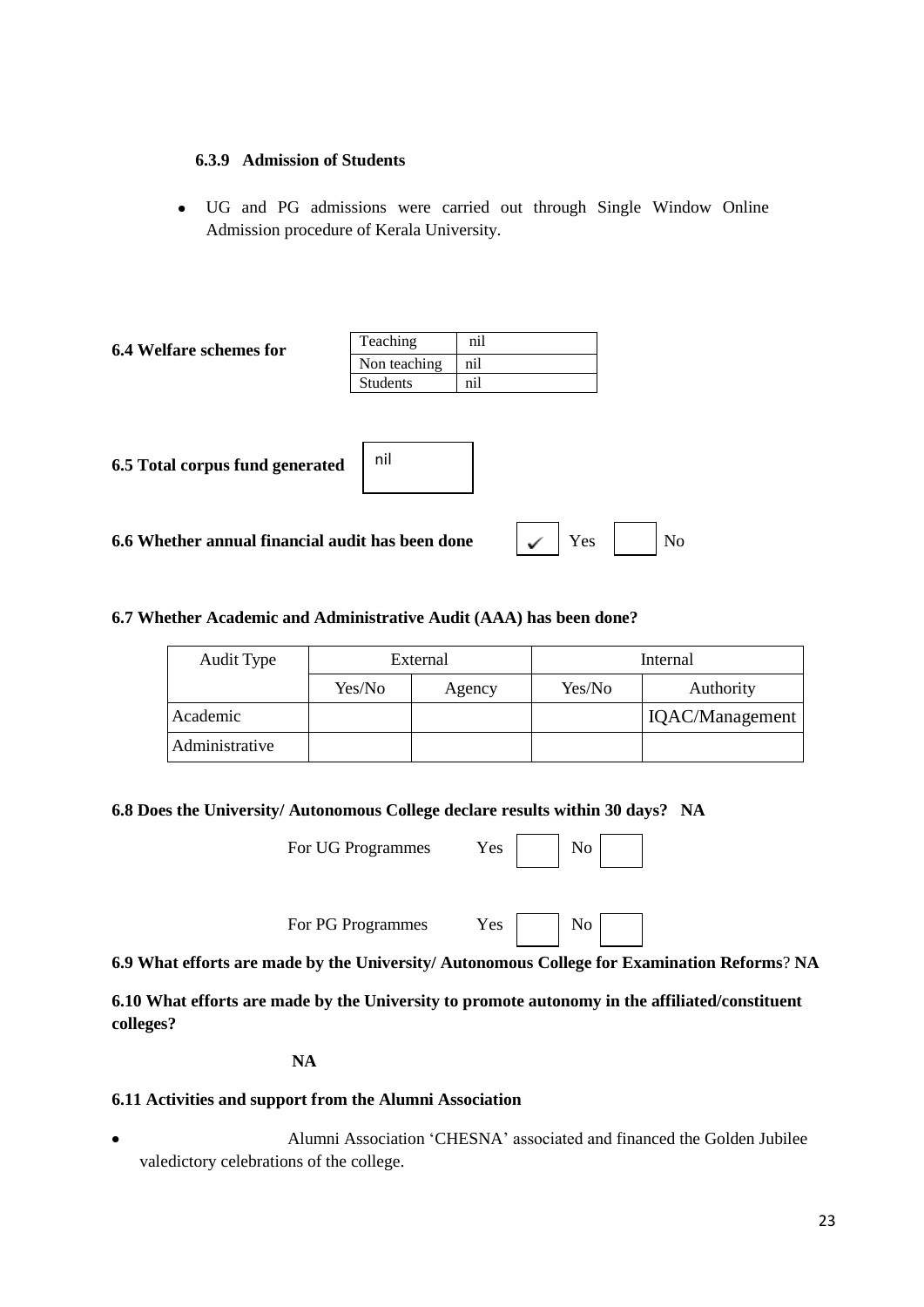- Collaboration of Alumni members of Sociology department in organising a  $\bullet$ National seminar.
- Former Principals and teachers were honoured by CHESNA members for their invaluable service.
- Alumni members of Physics department arranged an exhibition on "India in Space'. Awards were given to University rank holders and medal winners of National games.
- Endowment award was given to the best student poet.

#### **6.12 Activities and support from the Parent – Teacher Association**

- Merit day organised to felicitate university rank holders.
- Regular maintenance and electrification.
- Dug borewell to overcome water shortage.

#### **6.13 Development programmes for support staff**

- Financial help given in times of need.
- Festival allowances given.  $\bullet$

#### **6.14 Initiatives taken by the institution to make the campus eco-friendly**

- Nature club spreads the message of "clean campus green  $\bullet$ campus" through various programes.
- Star Tree Grove planted by Nature Club.
- Dust bins placed in all departments, corridors and common  $\bullet$ areas.
- Awareness classes for students in energy & water saving measures.
- Riding motor bikes inside the campus is restricted to minimize carbonaceous pollutants.
- Burning of papers and plastics is banned in campus.
- The campus is maintained litter free and plastic free.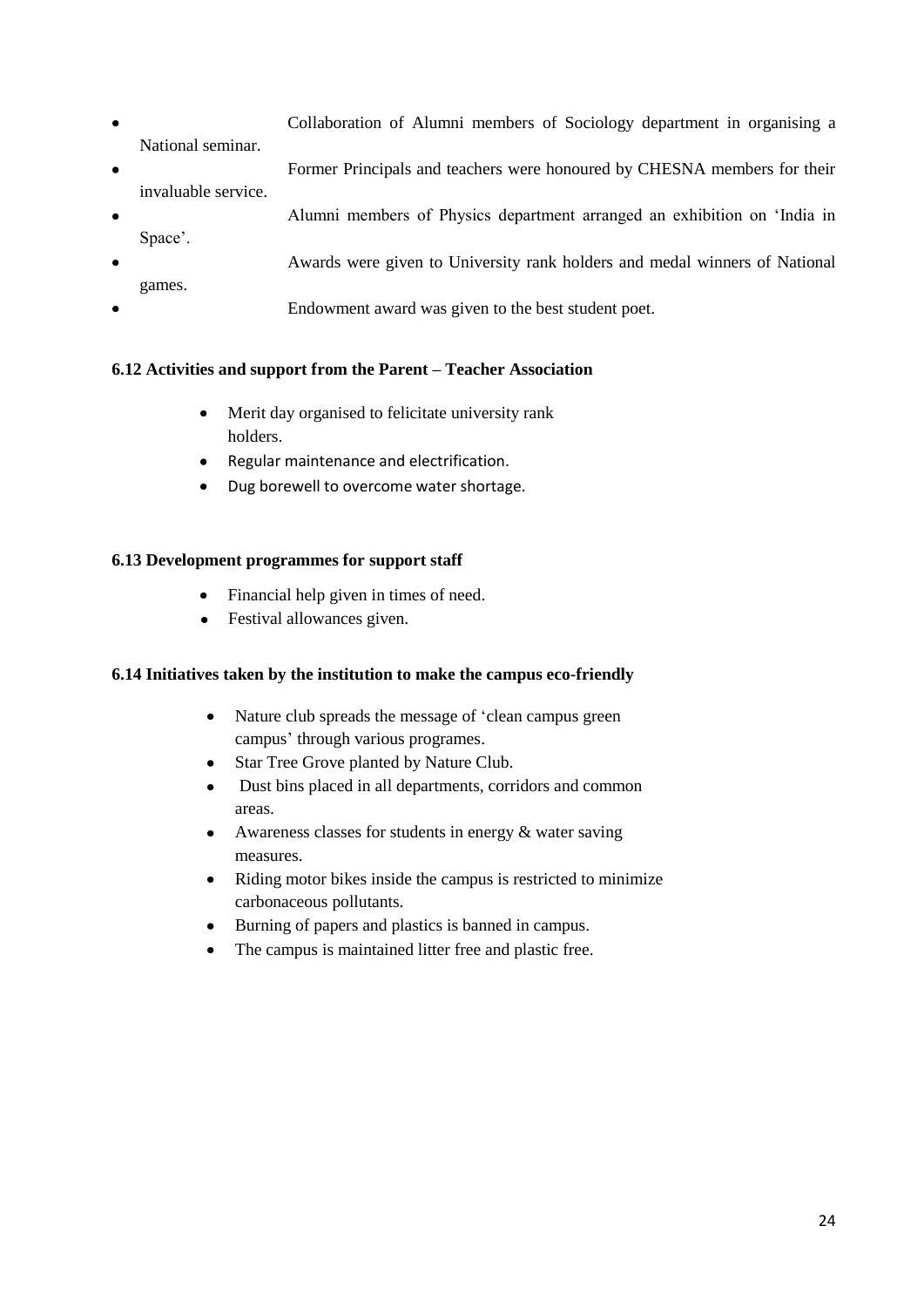### **Criterion – VII**

### **7. Innovations and Best Practices**

#### **7.1 Innovations introduced during this academic year which have created a positive impact on the functioning of the institution. Give details.**

- Activities relating to Institutional Social responsibility were carried out. The Department of Chemistry carried out water analysis of nearby wells.
- A series of program on "Sree Narayana Guru-An apostle of oneness" was organised to create awareness of the great Saints" ideologies and to inculcate humanitarian values

#### **7.2 Provide the Action Taken Report (ATR) based on the plan of action decided upon at the beginning of the year**

- Golden Jubilee Celebrations began on 20th July 2014. Alumni Association  $\bullet$ CHESNA.
- UGC sanctioned seminars were organised by dept of English (August 2014), Sociology (Oct), History (Aug, Dec & Jan), Statistics (March).
- Exhibitions organised by Depts of Zoology, Botany, Geology, Economics, Chemistry & Physics.

#### **7.3 Give two Best Practices of the institution**

- Planning and Organising National Seminars.
- Inculcating humanitarian values through *Gurusanthwanam* activities

#### **7.4 Contribution to environmental awareness / protection**

- Exhibitions and Quiz programs on Biodiversity and its protection were organised.
- Participated in the 'Suchitwa Mission' of Government.
- A faculty member was a member of Green Protocol team during National Games, spreading the message of banning usage of plastics.
- Seminars on biodiversity related topics was also organised

# **7.5** Whether environmental audit was conducted? Yes  $\begin{bmatrix} 1 & 1 \\ 0 & 1 \end{bmatrix}$   $\mathbf{V}$



#### **7.6 Any other relevant information the institution wishes to add.** (for example SWOT Analysis)

The college has submitted Self Study report to NAAC in January 2015 and is expecting the NAAC Peer team visit by the end of this year.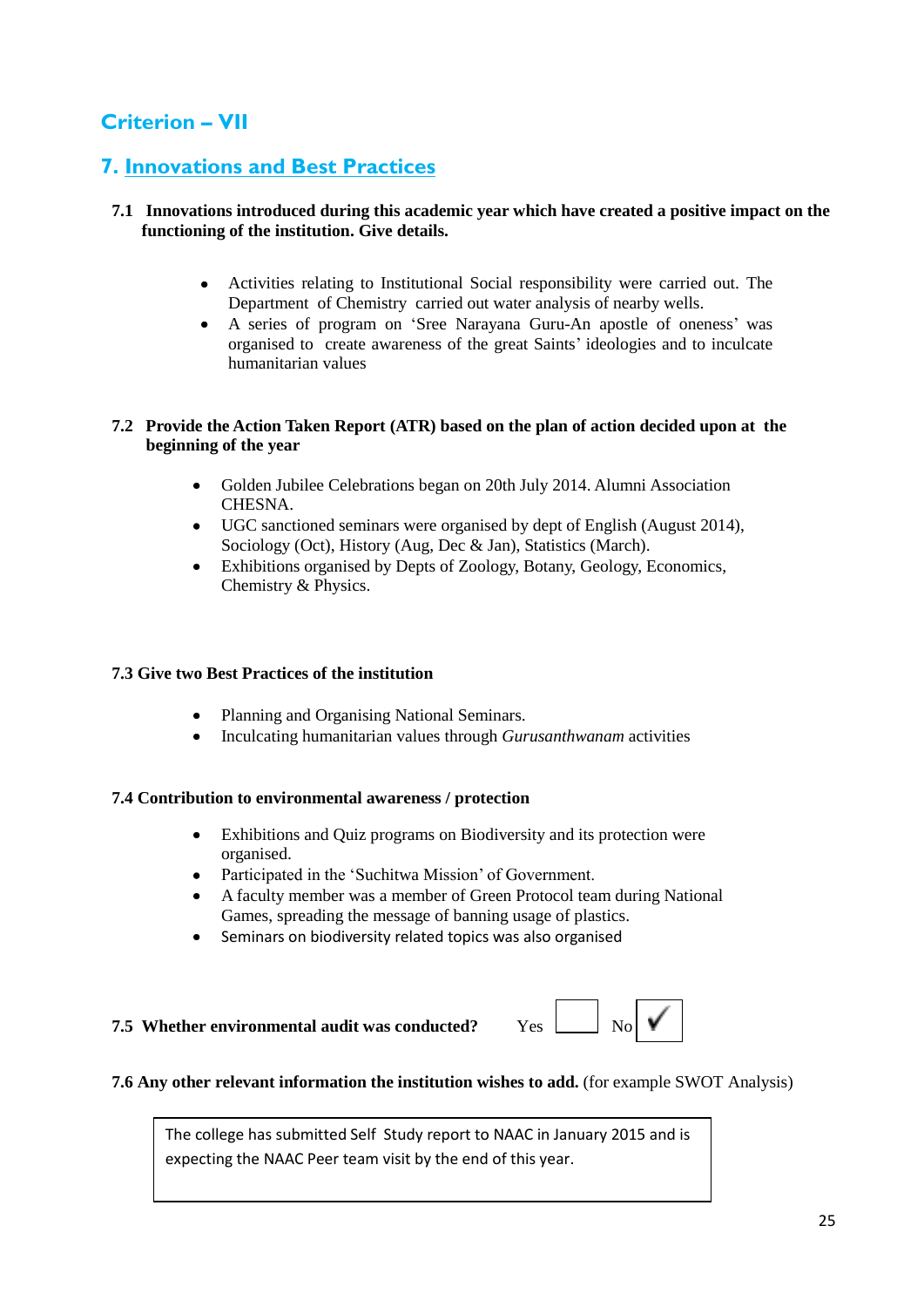### 8. **Plans of institution for next year**

- To enhance the no: of Minor/Major research projects.  $\bullet$
- To enhance Research consultancy and collaboration.  $\bullet$
- To initiate the process of implementing interdisciplinary courses
- To improve the general infrastructure of the college.

*Name:* Dr.Reena Ravindran *Name Dr. L. Thulaseedharan* 

Carlanidran

*Signature of the Coordinator, IQAC Signature of the Chairperson, IQAC*

*\_\_\_\_\_\_\_\*\*\*\_\_\_\_\_\_\_*

#### **Annexure I**

### **Academic Calendar 2014-15**

#### **CBCSS Odd Semester**

| 30/06/2014 | <b>COMMENCEMENT OF CLASSES OF I SEMESTER</b>                                 |
|------------|------------------------------------------------------------------------------|
| 3/7/2014   | <b>ORIENTATION PROGRAMME FOR I SEMESTER STUDENTS. (Know</b><br>Your College) |
| 7/7/2014   | <b>COMMENCEMENT OF CLASSES (V SEMESTER)</b>                                  |
| 18/07/2014 | <b>LAST DATE OF REGISTRATION FOR COURSES (I Semester)</b>                    |
| 20/07/2014 | <b>Golden Anniversary of our College</b>                                     |
| 21/07/2014 | <b>LAST DATE OF REGISTRATION FOR COURSES (V Semester)</b>                    |
| 29/07/2014 | <b>COMMENCEMENT OF CLASSES (III SEMESTER)</b>                                |
| 31/07/2014 | Release of LOGO of Golden Jubilee Celebrations.                              |
| 4/8/2014   | <b>LAST DATE OF REGISTRATION OF COURSES (III Semester)</b>                   |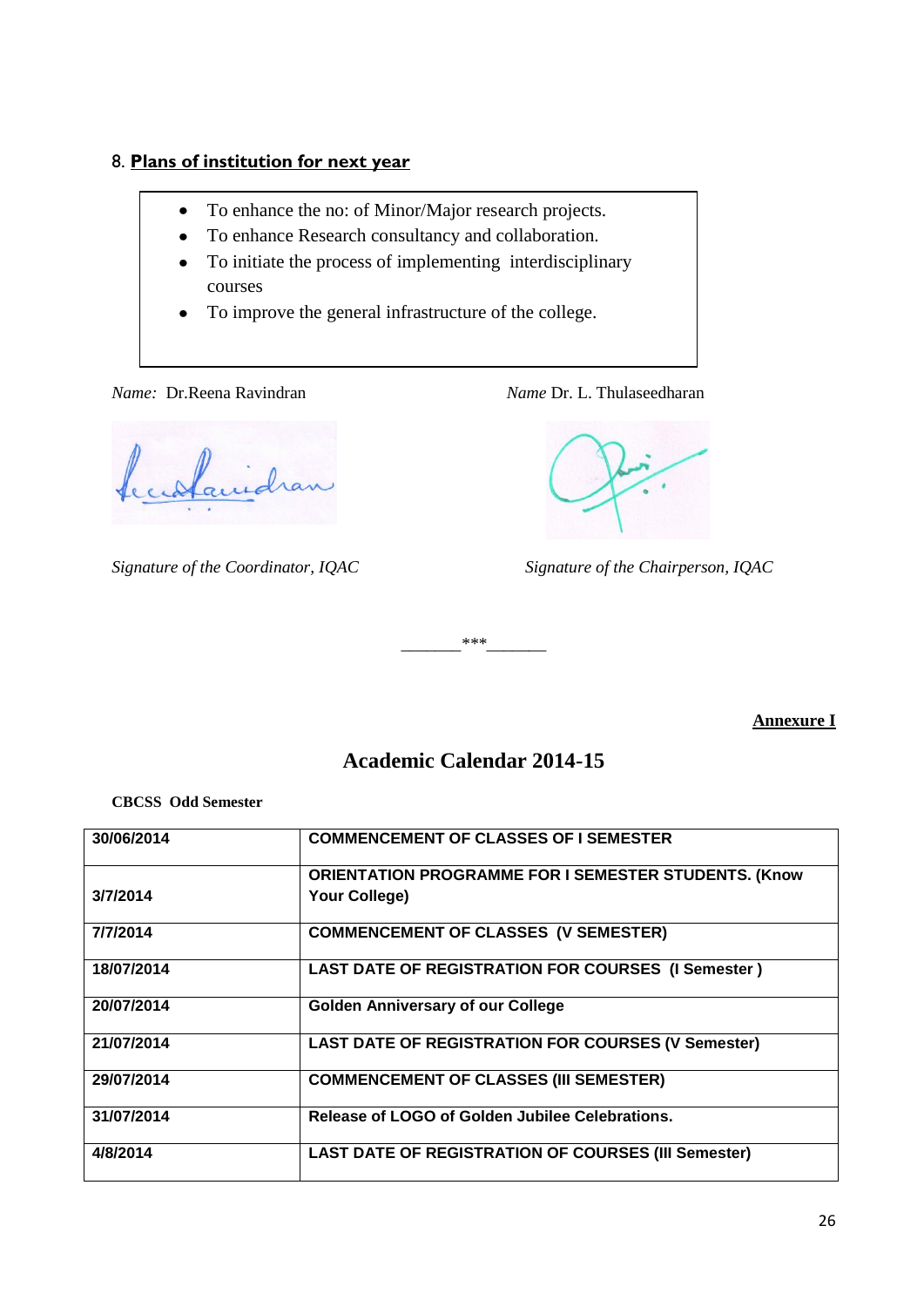| 15/8/2014                | Independence day                                                                                       |
|--------------------------|--------------------------------------------------------------------------------------------------------|
| 18/08/2014 to 27/08/2014 | <b>CONDUCT OF FIRST SET OF TEST PAPERS (V Semester)</b>                                                |
| 18/08/2014               | <b>LAST DATE OF SENDING THE LIST OF REGISTERED STUDENTS TO</b><br>THE UNIVERSITY (V Semester)          |
| 19/08/2014               | LAST DATE OF SENDING THE LIST OF REGISTERED STUDENTS TO<br>THE UNIVERSITY (I Semester)                 |
| 19/08/2014               | <b>LAST DATE FOR SENDING THE LIST OF REGISTERED STUDENTS TO</b><br>THE UNIVERSITY (V Semester)         |
| 2/9/2014                 | LAST DATE FOR ALLOTTING TOPICS OF ASSIGNMENTS/CONDUCT<br>OF SEMINARS FOR V SEMESTER                    |
| 3/9/2014                 | <b>LAST DATE FOR SENDING THE LIST OF REGISTERED STUDENTS TO</b><br>THE UNIVERSITY (III Semester)       |
| 3/9/2014                 | <b>LAST DATE FOR ALLOTTING TOPICS OF ASSIGNMENTS/CONDUCT</b><br>OF SEMINARS FOR I & III SEMESTER       |
| 5/9/2014                 | <b>Teacher's Day</b>                                                                                   |
| 6/9/2014 to 15/9/2014    | <b>ONAM HOLIDAYS</b>                                                                                   |
| 16/9/2014                | <b>LAST DATE FOR SUBMISSION OF ASSIGNMENTS/CONDUCT OF</b><br><b>SEMINARS FOR III SEMESTER</b>          |
| 17/9/2014                | <b>LAST DATE FOR SUBMISSION OF ASSIGNMENTS/CONDUCT OF</b><br><b>SEMINARS FOR I SEMESTER</b>            |
| 19/9/2014                | LAST DATE FOR SUBMISSION OF ASSIGNMENTS/CONDUCT OF<br><b>SEMINARS FOR V SEMESTER</b>                   |
| 29/9/2014                | PUBLICATION OF NOTIFICATION FOR UNIVERSITY EXAMINATIONS<br>(ESE) OF V SEMESTER                         |
| 1/10/2014                | PUBLICATION OF NOTIFICATION FOR UNIVERSITY EXAMINATIONS<br>(ESE) OF I SEMESTER                         |
| 01/10/2014 to 10/10/2014 | <b>CONDUCT OF TEST PAPERS OF I SEMESTER</b>                                                            |
| 2/10/2014                | Gandhi Jayanthi                                                                                        |
| 6/10/2014 to 15/10/2014  | <b>CONDUCT OF SECOND SET OF TEST PAPERS FOR V SEMESTER</b>                                             |
| 10/10/2014               | LAST DATE OF RECEIPT OF APPLICATION FOR UNIVERSITY<br><b>EXAMINATION WITHOUT FINE (V Semester)</b>     |
| 15/10/2014               | <b>LAST DATE OF RECEIPT OF APPLICATION FOR UNIVERSITY</b><br><b>EXAMINATION WITH FINE (V Semester)</b> |
| 15/10/2014               | PUBLICATION OF NOTIFICATION OF UNIVERSITY EXAMINATION                                                  |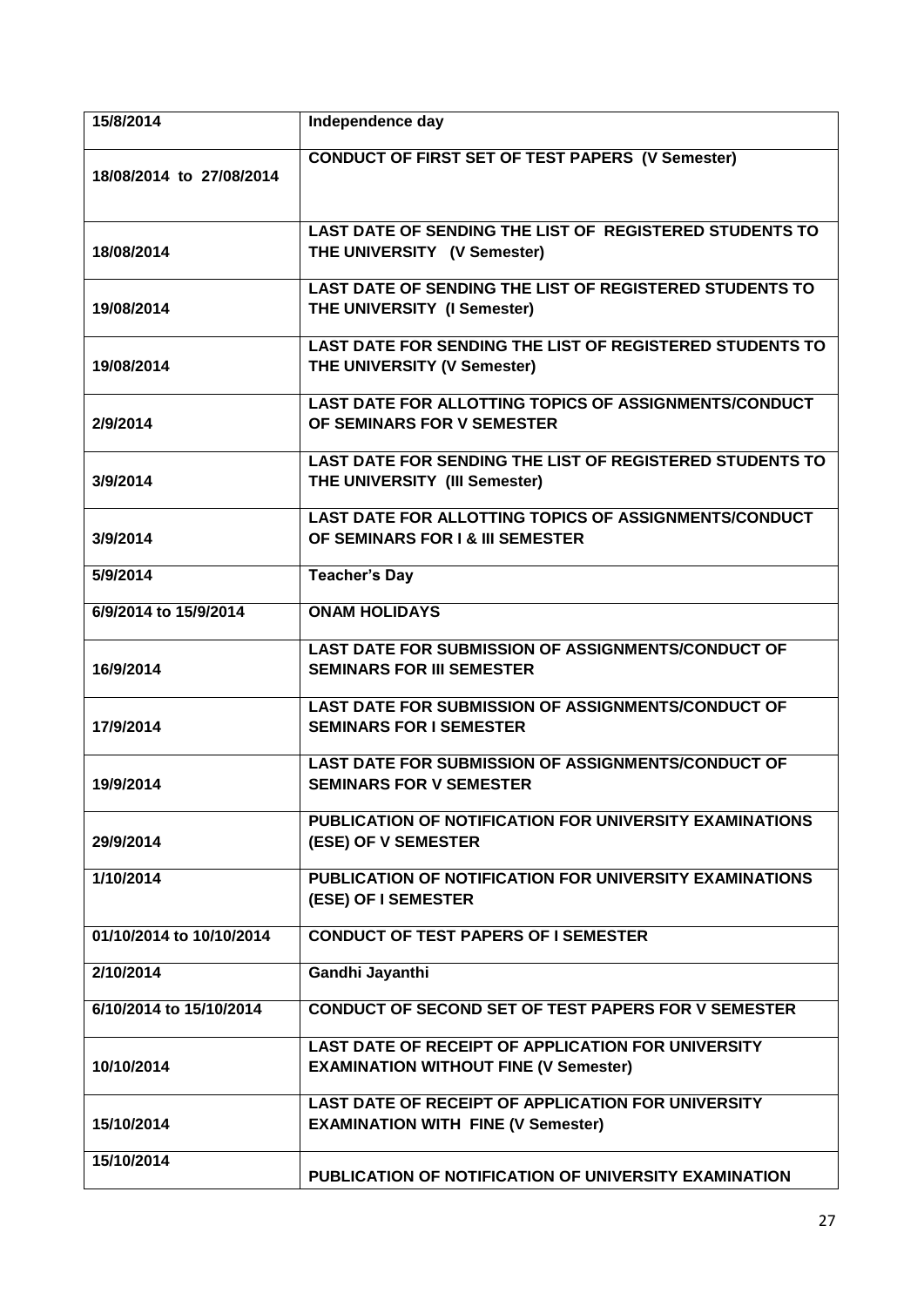|            | <b>(ESE) OF III SEMESTER</b>                       |
|------------|----------------------------------------------------|
|            | LAST DATE OF RECEIPT OF APPLICATION FOR UNIVERSITY |
| 15/10/2014 | <b>EXAMINATION WITHOUT FINE (I Semester)</b>       |
|            |                                                    |

| 17/10/2014               | PUBLICATION OF RESULTS OF FIRST SET OF TEST PAPERS OF I<br><b>SEMESTER</b>                                  |
|--------------------------|-------------------------------------------------------------------------------------------------------------|
|                          | <b>LAST DATE OF RECEIPT OF APPLICATION FOR UNIVERSITY</b>                                                   |
| 20/10/2014               | <b>EXAMINATION WITH SUPER FINE (V Semester)</b>                                                             |
| 20/10/2014 to 29/10/2014 | <b>CONDUCT OF TEST PAPERS OF III SEMESTER</b>                                                               |
| 21/10/2014               | <b>LAST DATE OF RECEIPT OF APPLICATION FOR UNIVERSITY</b><br><b>EXAMINATION WITH FINE (I Semester)</b>      |
| 23/10/2014               | PUBLICATION OF RESULTS OF SECOND SET OF TEST PAPERS OF V<br><b>SEMESTER</b>                                 |
| 27/10/2014               | <b>LAST DATE OF RECEIPT OF APPLICATION FOR UNIVERSITY</b><br><b>EXAMINATION WITH SUPERFINE (I Semester)</b> |
| 27/10/2014               | <b>LAST DATE OF RECEIPT OF APPLICATION FOR UNIVERSITY</b><br><b>EXAMINATION WITHOUT FINE (III Semester)</b> |
| 31/10/2014               | PUBLICATION OF RESULTS OF TEST PAPERS OF III SEMESTER                                                       |
| 31/10/2014               | <b>LAST DATE OF RECEIPT OF APPLICATION FOR UNIVERSITY</b><br><b>EXAMINATION WITH FINE (III Semester)</b>    |
|                          | <b>LAST DATE OF SUBMISSION OF RESULTS OF CONTINUOUS</b>                                                     |
| 31/10/2014               | <b>EVALUATION (CE) BY TEACHERS TO THE HOD (V Semester)</b>                                                  |
|                          | <b>LAST DATE OF SUBMISSION OF RESULTS OF CONTINUOUS</b>                                                     |
| 4/11/2014                | <b>EVALUATION (CE) BY TEACHERS TO THE HOD (III Semester)</b>                                                |
| 4/11/2014                | DISPLAY OF RESULTS OF CONTINUOUS EVALUATION OF V<br><b>SEMESTER</b>                                         |
| 5/11/2014                | <b>LAST DATE OF RECEIPT OF APPLICATION FOR UNIVERSITY</b><br><b>EXAMINATION WITH SUPERFINE (I Semester)</b> |
| 7/11/2014                | <b>Observance of Founder's Day</b>                                                                          |
| 7/11/2014                | DISPLAY OF RESULTS OF CONTINUOUS EVALUATION (CE) OF III<br><b>SEMESTER</b>                                  |
|                          | LAST DATE OF SUBMISSION OF COMPLAINTS IF ANY, BY                                                            |
| 7/11/2014                | STUDENTS TO HOD REGARDING CONTINUOUS EVALUATION (V<br>Semester)                                             |
|                          |                                                                                                             |
| 10/11/2014               | LAST DATE OF SUBMISSION OF COMPLAINTS IF ANY, BY<br>STUDENTS TO HOD REGARDING CONTINUOUS EVALUATION         |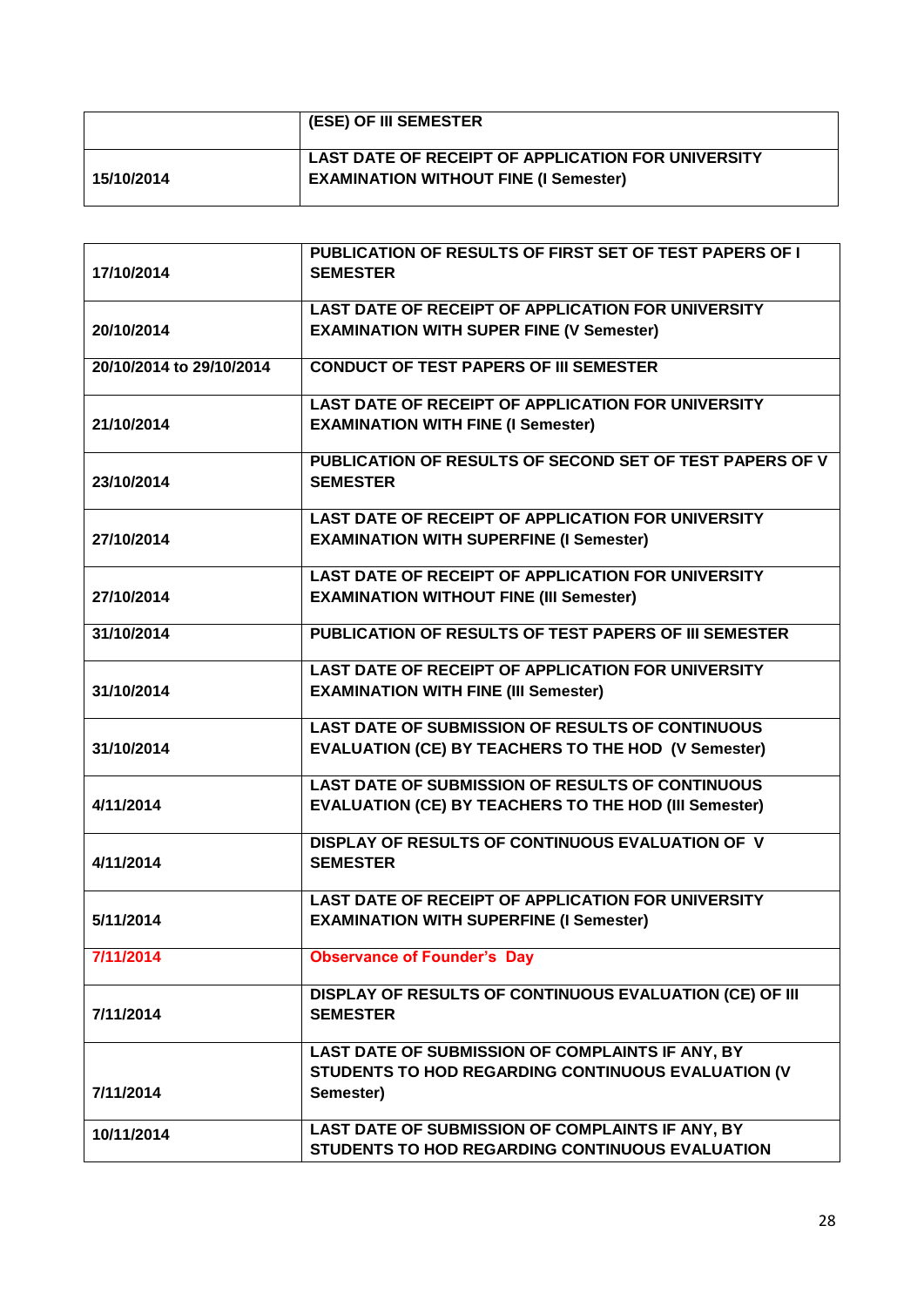|                          | (IIISemester)                                                       |
|--------------------------|---------------------------------------------------------------------|
| 10/11/2014 to 28/11/2014 | <b>END SEMESTER EVALUATION OF I SEMESTER</b>                        |
|                          | <b>LAST DATE OF SUBMISSION OF RESULTS OF CONTINUOUS</b>             |
| 12/11/2014               | <b>EVALUATION (CE) BY TEACHERS TO THE HOD (I Semester)</b>          |
| 12/11/2014 to 28/11/2014 | <b>END SEMESTER EVALUATION OF III &amp; V SEMESTER</b>              |
|                          | LAST DATE OF SUBMISSION OF COMPLAINTS IF ANY, BY                    |
|                          | <b>STUDENTS TO HOD REGARDING CONTINUOUS EVALUATION (I)</b>          |
| 21/11/2014               | Semester)                                                           |
|                          | <b>LAST DATE OF RECEIPT OF CONTINUOUS EVALUATION (CE)</b>           |
|                          | <b>RESULTS OF BY THE CONTROLLER OF EXAMINATIONS (I, III &amp; V</b> |
| 28/11/2014               | Semesters)                                                          |

#### **CBCSS Even Semester**

| 08/12/2014    | <b>COMMENCEMENT OF CLASSES OF VI SEMESTER</b>                                              |
|---------------|--------------------------------------------------------------------------------------------|
| 18/12/2014    | <b>COMMENCEMENT OF CLASSES OF IV SEMESTER</b>                                              |
| 19/12/2014    | <b>LAST DATE OF ALLOTING TOPICS OF ASSIGNMENT/SEMINARS OF VI</b><br><b>SEMESTER</b>        |
|               | <b>LAST DATE OF REGISTRATION FOR THE COURSES OF VI SEMESTER</b>                            |
| 20/12/2014 TO |                                                                                            |
| 29/12/2014    | <b>CHRISTMAS HOLIDAYS</b>                                                                  |
| 30/12/2014    |                                                                                            |
|               | <b>LAST DATE OF SUBMISSION OF ASSIGNMENTS/CONDUCT OF SEMINARS BY</b><br><b>VI SEMESTER</b> |
|               | LAST DATE OF ALLOTING TOPICS OF ASSIGNMENT/SEMINAR OF IV<br><b>SEMESTER</b>                |
| 01/01/2015    | <b>LAST DATE OF REGISTRATION FOR COURSES (IV Semester)</b>                                 |
| 12/01/2015    | LAST DATE OF SUBMISSION OF ASSIGNMENTS/CONDUCT OF SEMINARS BY<br><b>IV SEMESTERS</b>       |
| 19/01/2015 TO |                                                                                            |
| 28/01/2015    | <b>CONDUCT OF FIRST SET OF TEST PAPERS OF VI SEMESTER</b>                                  |
|               | LAST DATE OF SENDING LIST OF REGISTERED STUDENTS TO UNIVERSITY                             |
| 23/01/2015    | <b>VI SEMESTER</b>                                                                         |
| 27/01/2015    | <b>COMMENCEMENT OF CLASSES OF II SEMESTER</b>                                              |
| 02/02/2015    |                                                                                            |
|               | <b>LAST DATE OF SENDING LIST OF REGISTERED STUDENTS TO UNIVERSITY</b>                      |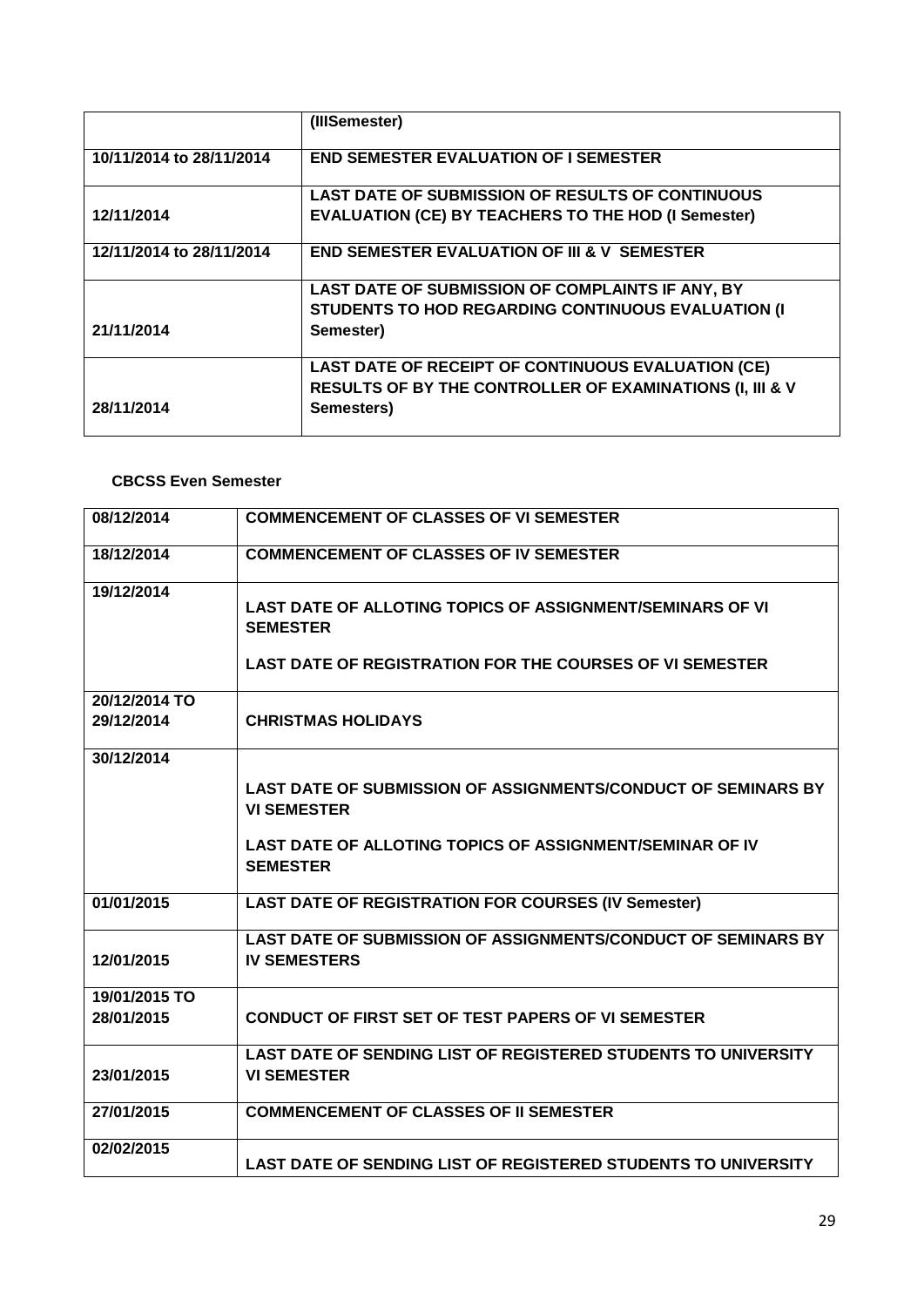|                             | <b>IV SEMESTER</b>                                                                                                                                                                     |
|-----------------------------|----------------------------------------------------------------------------------------------------------------------------------------------------------------------------------------|
| 06/02/2015                  | PUBLICATION OF RESULTS OF I <sup>ST</sup> SET OF TEST PAPERS OF VI SEMESTER                                                                                                            |
| 10/02/2015                  | <b>LAST DATE OF REGISTRATION FOR COURSES (II Semester)</b>                                                                                                                             |
| 23/02/2015                  | LAST DATE OF ALLOTING TOPICS OF ASSIGNMENT/SEMINARS OF<br>Ш<br><b>SEMESTER</b>                                                                                                         |
| 02/03/2015                  | PUBLICATION OF NOTIFICATION OF UNIVERSITY EXAMINATIONS OF VI<br><b>SEMESTER</b>                                                                                                        |
| 02/03/2015 TO<br>10/03/2015 | <b>CONDUCT OF FIRST SET OF TEST PAPERS OF VI SEMESTER</b>                                                                                                                              |
| 02/03/2015 TO<br>13/03/2014 | <b>SPECTRUM – ANNUAL SEMINAR SERIES OF THE COLLEGE</b>                                                                                                                                 |
| 09/03/2015                  | PUBLICATION OF NOTIFICATION OF UNIVERSITY EXAMINATIONS OF IV<br><b>SEMESTER</b>                                                                                                        |
|                             | <b>LAST DATE OF SUBMISSION OF ASSIGNMENTS/CONDUCT OF SEMINARS BY</b><br><b>II SEMESTER</b>                                                                                             |
| 10/03/2015                  | LAST DATE OF RECEIPT OF APPLICATION FOR UNIVERSITY EXAM WITHOUT<br><b>FINE VI SEMESTER</b>                                                                                             |
| 16/03/2015                  | LAST DATE OF RECEIPT OF APPLICATION FOR UNIVERSITY EXAM WITH<br><b>FINE VI SEMESTER</b><br><b>LAST DATE OF SENDING LIST OF REGISTERED STUDENTS TO UNIVERSITY</b><br><b>II SEMESTER</b> |
| 16/03/2015 TO<br>20/03/2015 | <b>CONDUCT OF TEST PAPERS IV SEMESTER</b>                                                                                                                                              |
| 18/03/2015                  | <b>SUBMISSION OF PROJECT/DISSERTATION OF VI SEMSTER</b>                                                                                                                                |
| 20/03/2015                  |                                                                                                                                                                                        |
|                             | LAST DATE OF RECEIPT OF APPLICATION FOR UNIVERSITY EXAM WITH<br><b>SUPERFINE VI SEMESTER</b>                                                                                           |
|                             | PUBLICATION OF RESULTS OF 2 <sup>ND</sup> SET OF TEST PAPER OF VI SEMESTER                                                                                                             |
| 23/03/2015                  | LAST DATE OF RECEIPT OF APPLICATION FOR UNIVERSITY EXAM WITHOUT<br><b>FINE IVSEMESTER</b>                                                                                              |
| 27/03/2015                  | LAST DATE OF RECEIPT OF APPLICATION FOR UNIVERSITY EXAM WITH<br><b>FINE IVSEMESTER</b>                                                                                                 |
|                             | <b>LAST DATE OF SUBMISSION OF RESULTS OF CONTINUOUS EVALUATION</b>                                                                                                                     |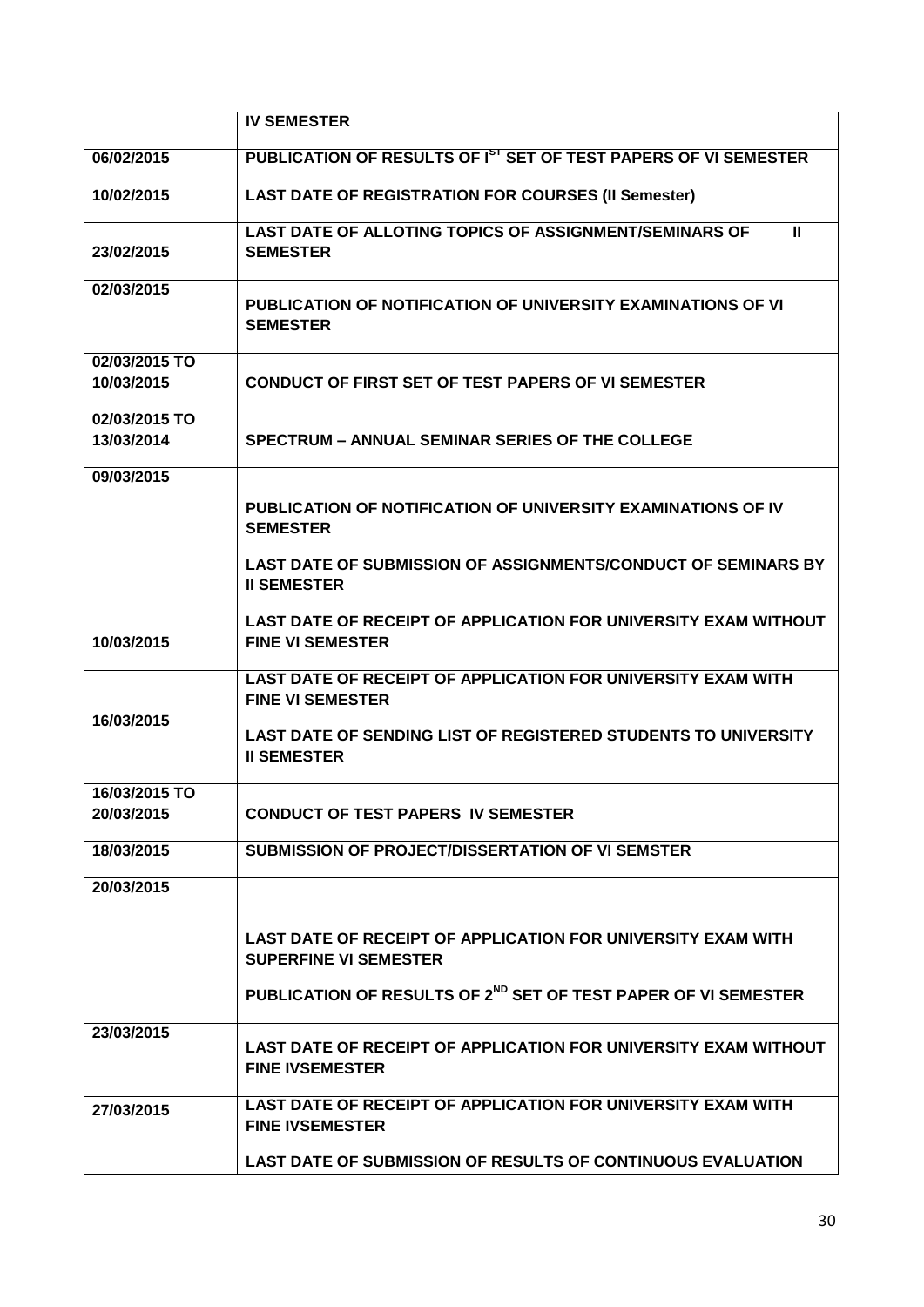|               | (CE) BY TEACHERS TO HOD FOR VI SEMESTER                                                                               |
|---------------|-----------------------------------------------------------------------------------------------------------------------|
| 31/03/2015    | DISPLAY OF RESULTS OF CONTINUOS EVALUATION OF VI SEMESTER                                                             |
|               | LAST DATE OF RECEIPT OF APPLICATION FOR UNIVERSITY EXAM WITH<br><b>SUPERFINE IVSEMESTER</b>                           |
|               | PUBLICATION OF RESULTS OF TEST PAPERS OF IV SEMESTER                                                                  |
| 01/04/2015 TO |                                                                                                                       |
| 31/05/2015    | <b>SUMMER VACATION FOR IV &amp; II SEMESTERS</b>                                                                      |
| 06/04/2015 TO |                                                                                                                       |
| 30/04/2015    | <b>END SEMESTER EVALUATION OF VI SEMESTER</b>                                                                         |
| 06/04/2015    |                                                                                                                       |
|               | LAST DATE OF SUBMISSION OF COMPLAINTS IF ANY BY STUDENTS OF VI<br>SEMESTERTO THE HOD REGARDING CONTINUOUS EVALUATION  |
| 30/04/2015    | LAST DATE OF RECEIPT OF CONTINUOUS EVALUATION (CE) RESULTS OF VI<br>SEMESTER BY THE CONTROLLER OF EXAMINATIONS        |
| 01/06/2015 TO |                                                                                                                       |
| 10/06/2015    | <b>CONDUCT OF TEST PAPERS OF II SEMESTER</b>                                                                          |
| 03/06/2015    | <b>LAST DATE OF SUBMISSION OF RESULTS OF CONTINUOUS EVALUATION</b><br>(CE) BY TEACHERS TO HOD FOR IV SEMESTER         |
|               | <b>DISPLAY OF RESULTS OF CONTINUOS EVALUATION OF IVSEMESTER</b>                                                       |
| 08/06/2015    |                                                                                                                       |
| 11/06/2015    | LAST DATE OF SUBMISSION OF COMPLAINTS IF ANY BY STUDENTS OF IV<br>SEMESTER TO THE HOD REGARDING CONTINUOUS EVALUATION |
| 15/06/2015 TO |                                                                                                                       |
| 30/06/2015    | <b>END SEMESTER EVALUATION OF IV SEMESTER</b>                                                                         |
| 24/06/2015    | LAST DATE OF RECEIPT OF APPLICATION FOR UNIVERSITY EXAM WITHOUT<br><b>FINE II SEMESTER</b>                            |
|               | LAST DATE OF RECEIPT OF CONTINUOUS EVALUATION (CE) RESULTS OF IV<br>SEMESTER BY THE CONTROLLER OF EXAMINATIONS        |
| 30/06/2015    | LAST DATE OF RECEIPT OF APPLICATION FOR UNIVERSITY EXAM WITH<br><b>FINE II SEMESTER</b>                               |
| 03/07/2015    | LAST DATE OF RECEIPT OF APPLICATION FOR UNIVERSITY EXAM WITH<br><b>SUPERFINE II SEMESTER</b>                          |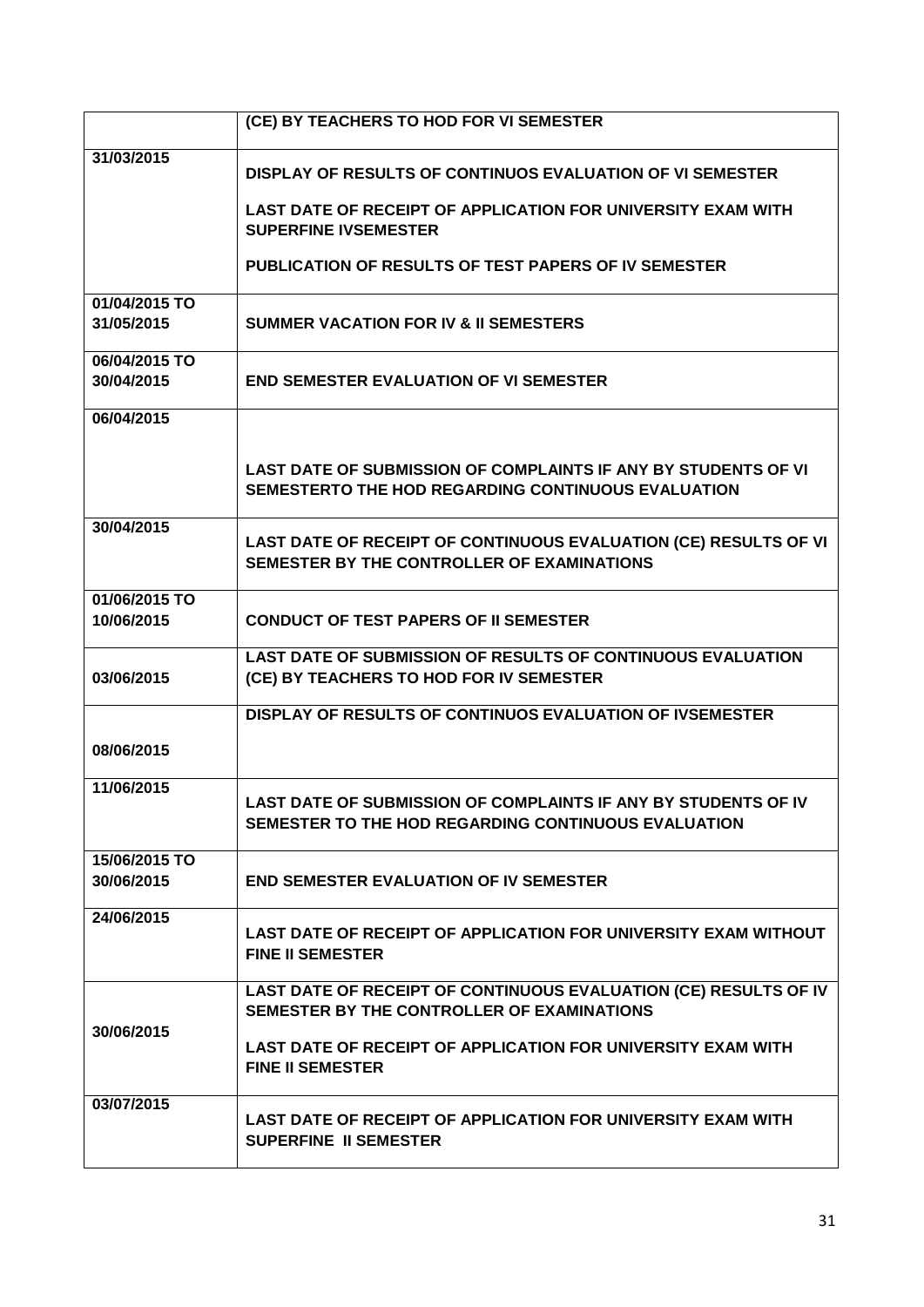| 08/07/2015                  | <b>LAST DATE OF SUBMISSION OF RESULTS OF CONTINUOUS EVALUATION</b><br>(CE) BY TEACHERS TO HOD FOR II SEMESTER               |
|-----------------------------|-----------------------------------------------------------------------------------------------------------------------------|
| 13/07/2015                  | LAST DATE OF SUBMISSION OF COMPLAINTS IF ANY BY STUDENTS OF<br><b>IISEMESTER TO THE HOD REGARDING CONTINUOUS EVALUATION</b> |
| 16/07/2015                  | DISPLAY OF RESULTS OF CONTINUOS EVALUATION OF IISEMESTER                                                                    |
| 20/07/2015 TO<br>31/07/2015 | <b>END SEMESTER EVALUATION OF II SEMESTER</b>                                                                               |
| 31/07/2015                  | LAST DATE OF RECEIPT OF CONTINUOUS EVALUATION (CE) RESULTS OF II<br>SEMESTER BY THE CONTROLLER OF EXAMINATIONS              |

#### **Annexure II**

**Analysis of Feedback from all stakeholders**

- 1. Feedback is collected from parents and all students of UG/PG classes every semester.
- 2. About 90% of the parents are satisfied with the teaching standards of the college and are of the opinion that the college inculcates ethical values and strives for excellence in curricular and co-curricular activities.
- 3. The students (40-50%) are not satisfied with the general infrastructural facilities of the college.
- 4. Almost all (90-95%) stakeholders agreed that the college helps in developing social consciousness among the students through its extension activities.
- 5. 70% of the boys demand the support and encouragement of all stakeholders for the promotion of all sport events.
- 6. All stakeholders feel that the students are safe in the college campus and assess the overall activities of the college to be good.

The suggestions put forward are:

- 1. Start PG courses in all disciplines.
- 2. Career Cell to function effectively and help students identify job opportunities.
- 3. To establish Language lab and to give soft skill training so as to improve the employability of students.
- 4. Rest rooms and toilets to be maintained properly.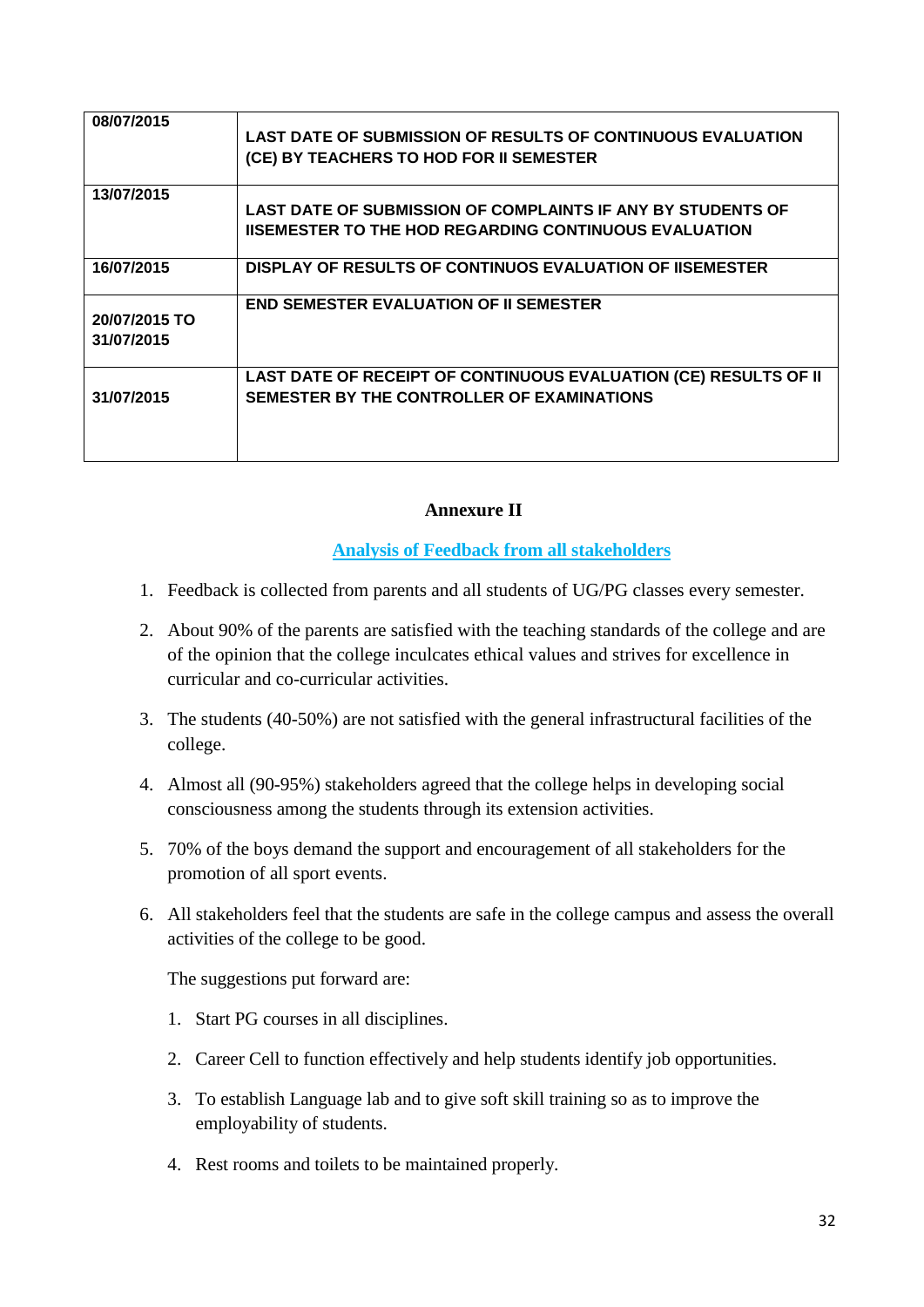- 5. Minimize interference of campus politics in academic matters.
- 6. Ensure participation of all students in extension activities.
- 7. Improve the general infrastructural facilities of the college.
- 8. Attendance to be strictly maintained.

#### **Annexure III**

#### **Best Practices of the Institution**

Best Practice 1

#### Title of the practice **- Planning and Organising National Seminars**

Objective: To provide an opportunity for the students, research scholars and teachers to learn the procedures of organising national seminars and thereby benefit academically by interacting with academic luminaries from across the nation.

The context: The college has been conducting "Spectrum-Seminar Series" for over a decade by which the students get to know about the recent developments in their field of study from eminent personalities and also learn the basics of an effective presentation. Inspired by this practice, the college gave proposals to conduct national seminars.

The Practice: Six National Level seminars were sanctioned by UGC to the departments of History, Sociology, English & Statistics. Meeting were held by teachers and students to plan the event. Various committees were constituted with teachers and students as members. Responsibilities of reception, registration of participants, hospitality and publication were given to each committee. Students were involved in designing the brochures and flex. Eminent personalities from across the nation were invited as resource persons. Along with their deliberations, papers were presented by teachers and research scholars from other colleges and institutes.

Evidence of Success: Substantial information on a topic is obtained in a short span of time from these speakers. These events equip our students for pursuing higher academic programmes in emerging areas and also inculcate a research aptitude. Teachers and students become confident in organising such events in future.

Problems encountered and resources required: Time constraints in the Choice Based Credit and Semester System make it difficult to plan the programme in a flexible manner.

Best Practice II

Title of the Practice: **Inculcating humanitarian values through** *Gurusanthwanam* **activities**